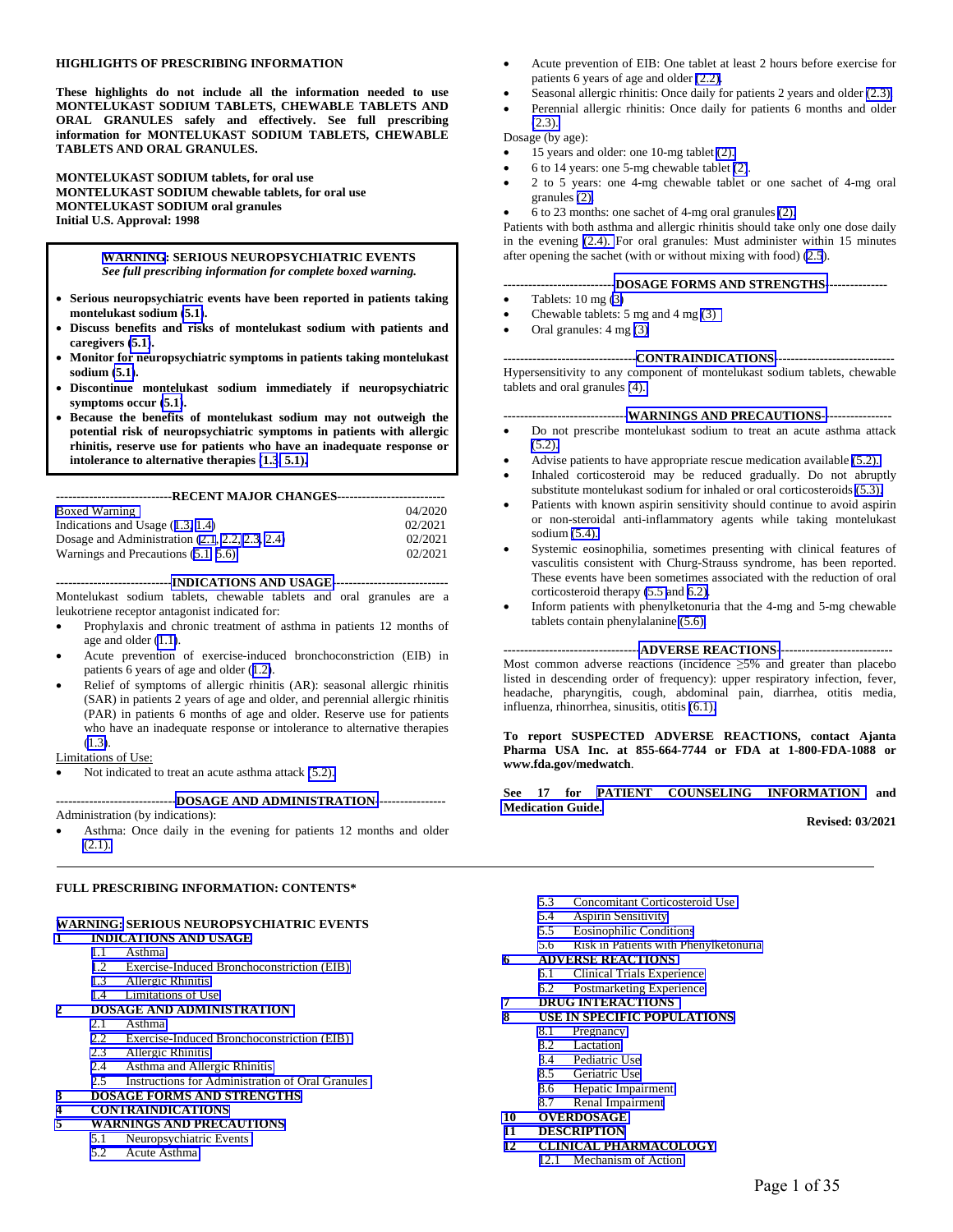- [12.2 Pharmacodynamics](#page-16-0)
- [12.3 Pharmacokinetics](#page-16-0)
- **[13 NONCLINICAL TOXICOLOGY](#page-20-0)**
- 13.1 Carcinogenesis, Mutagenesis, Impairment of Fertility<br> **14 CLINICAL STUDIES** 
	- **[14 CLINICAL STUDIES](#page-21-0)**  [14.1 Asthma](#page-21-0) 
		- [14.2 Exercise-Induced Bronchoconstriction \(EIB\)](#page-24-0)

[14.3 Allergic Rhinitis \(Seasonal and Perennial\)](#page-26-0) 

- **[16 HOW SUPPLIED/STORAGE AND HANDLING](#page-28-0)**
- **[17 PATIENT COUNSELING INFORMATION](#page-29-0)**

\*Sections or subsections omitted from the full prescribing information are not listed.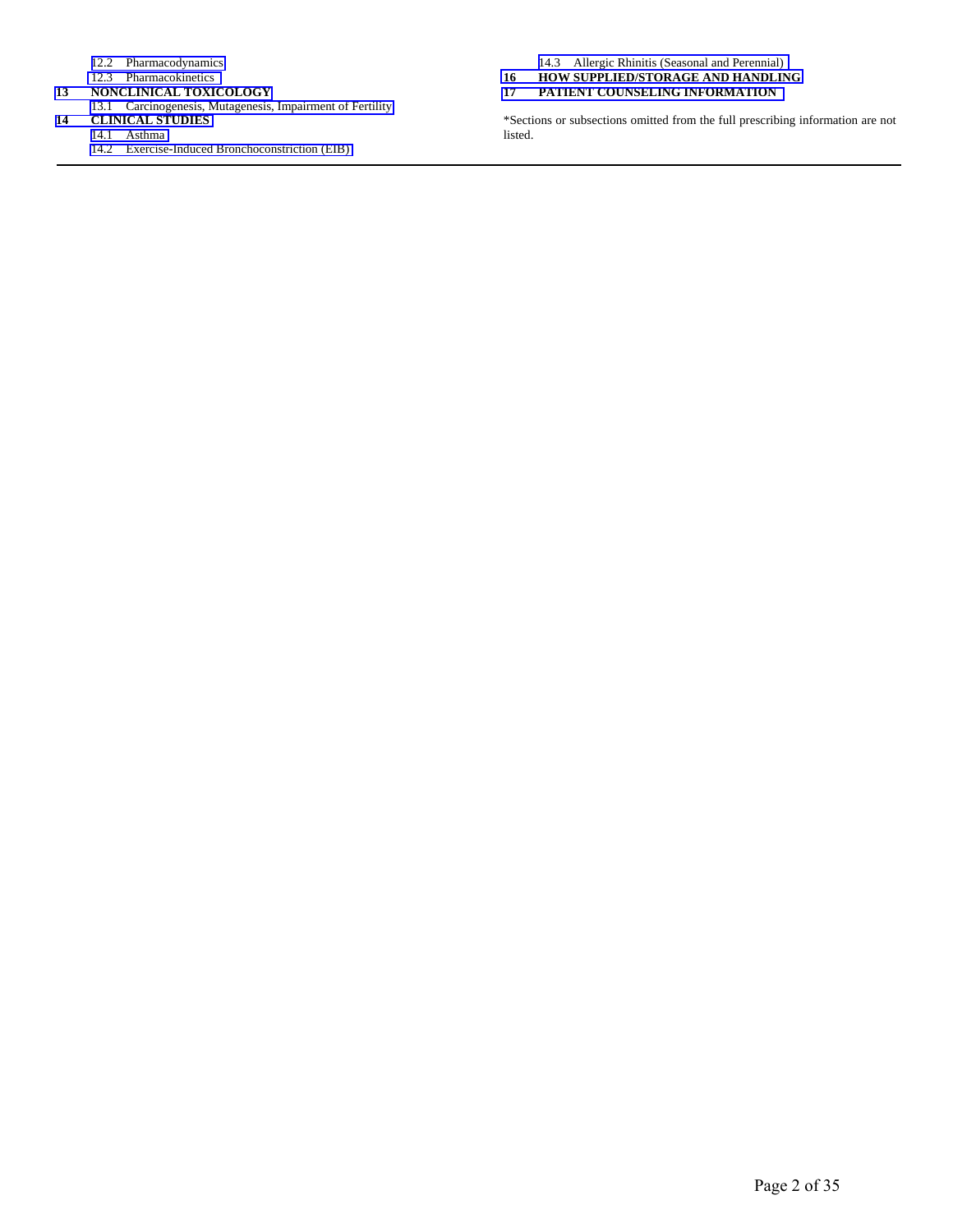## <span id="page-2-4"></span><span id="page-2-3"></span><span id="page-2-2"></span><span id="page-2-1"></span><span id="page-2-0"></span>**FULL PRESCRIBING INFORMATION**

## **WARNING: SERIOUS NEUROPSYCHIATRIC EVENTS**

**Serious neuropsychiatric (NP) events have been reported with the use of montelukast sodium. The types of events reported were highly variable, and included, but were not limited to, agitation, aggression, depression, sleep disturbances, suicidal thoughts and behavior (including suicide). The mechanisms underlying NP events associated with montelukast sodium use are currently not well understood** *[see Warnings and Precautions*   $(5.1)$ ].

**Because of the risk of NP events, the benefits of montelukast sodium may not outweigh the risks in some patients, particularly when the symptoms of disease may be mild and adequately treated with alternative therapies. Reserve use of montelukast sodium for patients with allergic rhinitis who have an inadequate response or intolerance to alternative therapies** *[see Indications and Usage ([1.3\)](#page-2-3)]***. In patients with asthma or exerciseinduced bronchoconstriction, consider the benefits and risks before prescribing montelukast sodium.** 

**Discuss the benefits and risks of montelukast sodium with patients and caregivers when prescribing montelukast sodium. Advise patients and/or caregivers to be alert for changes in behavior or new NP symptoms when taking montelukast sodium. If changes in behavior are observed, or if new NP symptoms or suicidal thoughts and/or behavior occur, advise patients to discontinue montelukast sodium and contact a healthcare provider immediately** *[see Warnings and Precautions [\(5.1\)](#page-5-0)]***.** 

# **1 INDICATIONS AND USAGE**

## **1.1 Asthma**

Montelukast sodium tablets, chewable tablets and oral granules are indicated for the prophylaxis and chronic treatment of asthma in adults and pediatric patients 12 months of age and older.

## **1.2 Exercise-Induced Bronchoconstriction (EIB)**

Montelukast sodium tablets and chewable tablets are indicated for prevention of exerciseinduced bronchoconstriction (EIB) in patients 6 years of age and older.

# **1.3 Allergic Rhinitis**

Montelukast sodium tablets, chewable tablets and oral granules are indicated for the relief of symptoms of seasonal allergic rhinitis in patients 2 years of age and older and perennial allergic rhinitis in patients 6 months of age and older. Because the benefits of montelukast sodium tablets, chewable tablets and oral granules may not outweigh the risk of neuropsychiatric symptoms in patients with allergic rhinitis *[see Warnings and Precautions [\(5.1\)](#page-5-0)]*, reserve use for patients who have an inadequate response or intolerance to alternative therapies.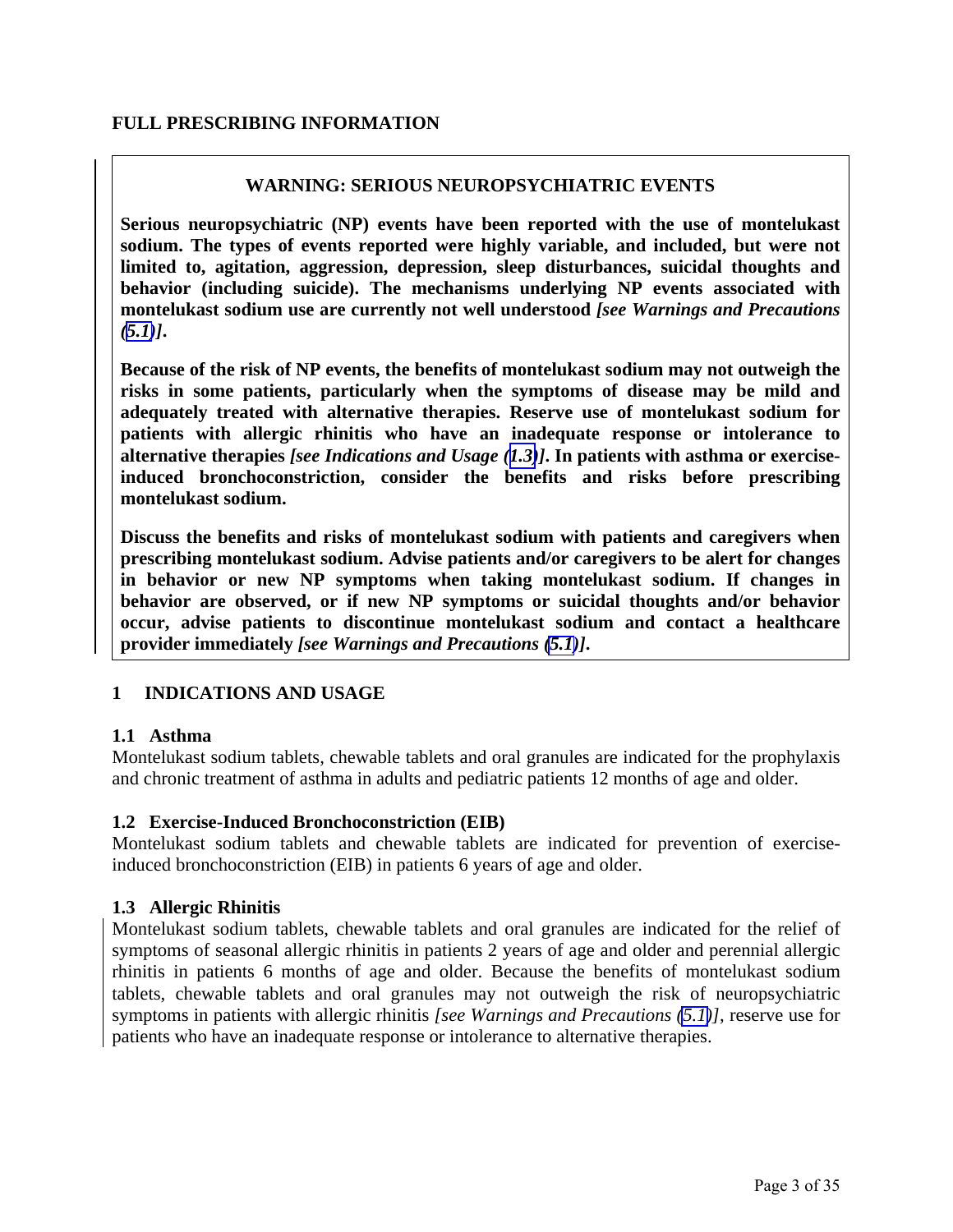## <span id="page-3-0"></span>**1.4 Limitations of Use**

Montelukast sodium tablets, chewable tablets and oral granules are not indicated for the treatment of an acute asthma attack.

# **2 DOSAGE AND ADMINISTRATION**

## **2.1 Asthma**

For asthma, administer montelukast sodium orally once daily in the evening, with or without food. There have been no clinical trials in patients with asthma to evaluate the relative efficacy of morning versus evening dosing.

The following doses are recommended:

| Age                                                       | Dose                                                       |  |  |  |
|-----------------------------------------------------------|------------------------------------------------------------|--|--|--|
| Adult and adolescent patients 15 years of<br>ageand older | one 10 mg tablet                                           |  |  |  |
| Pediatric patients 6 to 14 years of age                   | one 5 mg chewable tablet                                   |  |  |  |
| Pediatric patients 2 to 5 years of age                    | one 4 mg chewable tablet or one sachet of oral<br>granules |  |  |  |
| Pediatric patients 12 to 23 months of age*                | one sachet 4 mg oral granules                              |  |  |  |

## **Table 1: Recommended Dosage in Asthma**

\*Safety and effectiveness in pediatric patients less than 12 months of age with asthma have not been established.

Patients who miss a dose should take the next dose at their regular time and should not take 2 doses at the same time.

## **2.2 Exercise-Induced Bronchoconstriction (EIB)**

For prevention of EIB, administer a single dose of montelukast sodium tablets or chewable tablets orally at least 2 hours, before exercise.

The following doses are recommended:

| Table 2: Recommended Dosage in Exercise-Induced Bronchoconstriction (EIB) |  |
|---------------------------------------------------------------------------|--|
|---------------------------------------------------------------------------|--|

| Age                                                        | Dose                     |
|------------------------------------------------------------|--------------------------|
| Adult and adolescent patients 15 years<br>of age and older | one 10 mg tablet         |
| Pediatric patients 6 to 14 years of age*                   | one 5 mg chewable tablet |

\*Safety and effectiveness in patients younger than 6 years of age have not been established.

An additional dose of montelukast sodium tablets or chewable tablets should not be taken within 24 hours of a previous dose. Patients already taking montelukast sodium daily for another indication (including chronic asthma) should not take an additional dose to prevent EIB. All patients should have available for rescue a short-acting β-agonist.

Daily administration of montelukast sodium for the chronic treatment of asthma has not been established to prevent acute episodes of EIB.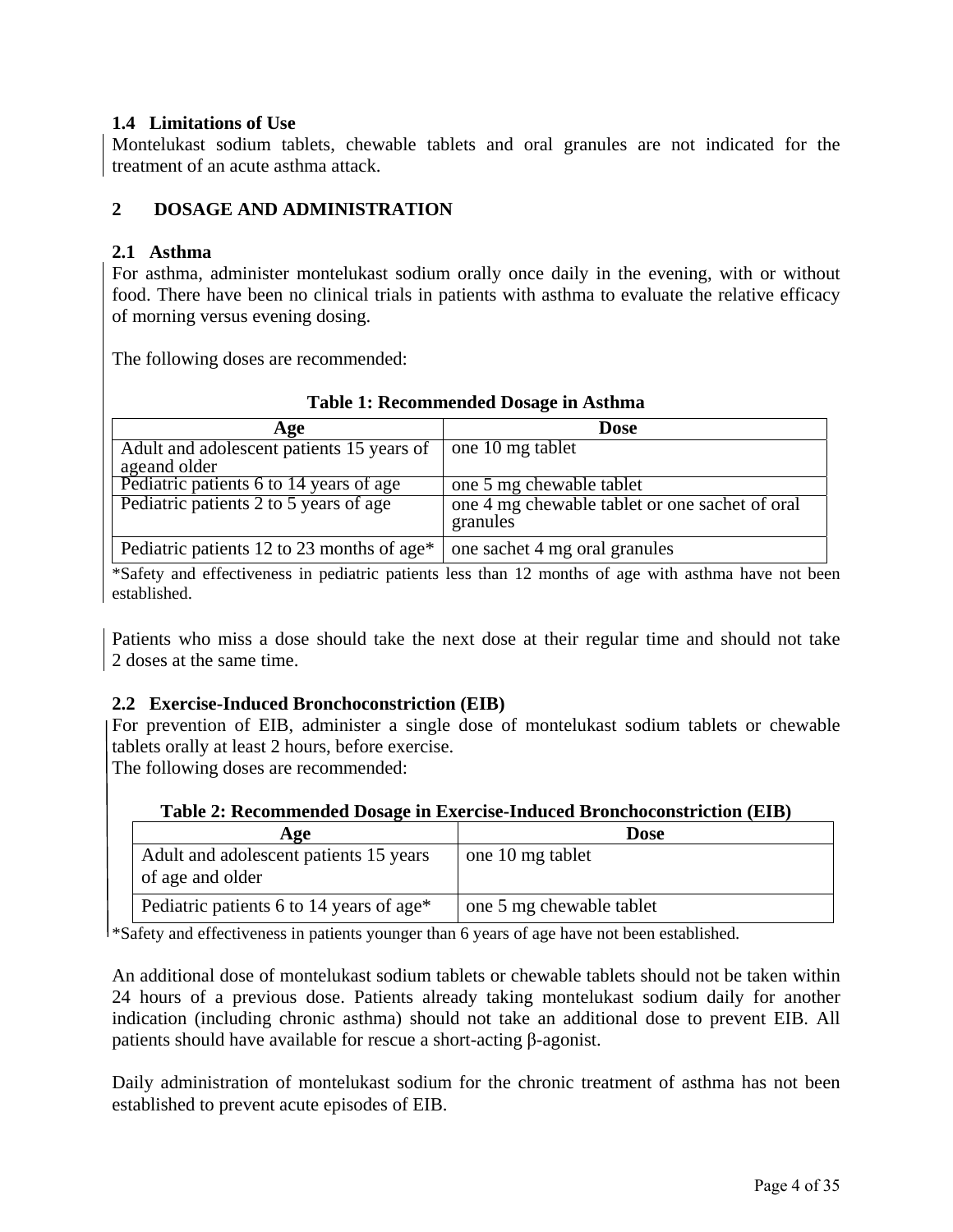## <span id="page-4-0"></span>**2.3 Allergic Rhinitis**

For allergic rhinitis, administer montelukast sodium orally once daily without regard to time of food ingestion. Time of administration in patients with allergic rhinitis can be individualized to suit patient needs.

The following doses for the treatment of symptoms of seasonal allergic rhinitis are recommended:

| Age                                                        | <b>Dose</b>                                 |
|------------------------------------------------------------|---------------------------------------------|
| Adult and adolescent patients 15 years of one 10 mg tablet |                                             |
| age and older                                              |                                             |
| Pediatric patients 6 to 14 years of age                    | one 5 mg chewable tablet                    |
| Pediatric patients 2 to 5 years of age*                    | one 4 mg chewable tablet or one sachet of 4 |
|                                                            | mg oral granules                            |

**Table 3: Recommended Dosage in Seasonal Allergic Rhinitis**

\* Safety and effectiveness in pediatric patients younger than 2 years of age with seasonal allergic rhinitis have not been established.

The following doses for the treatment of symptoms of perennial allergic rhinitis are recommended:

| Age                                                        | <b>Dose</b>                                                     |
|------------------------------------------------------------|-----------------------------------------------------------------|
| Adult and adolescent patients 15 years of one 10 mg tablet |                                                                 |
| age and older                                              |                                                                 |
| Pediatric patients 6 to 14 years of age                    | one 5 mg chewable tablet                                        |
| Pediatric patients 2 to 5 years of age                     | one 4 mg chewable tablet or one sachet of 4<br>mg oral granules |
| Pediatric patients 6 to 23 months of age*                  | one sachet of 4 mg oral granules                                |

#### **Table 4: Recommended Dosage in Perennial Allergic Rhinitis**

\* Safety and effectiveness in pediatric patients younger than 6 months of age with perennial allergic rhinitis have not been established.

Patients who miss a dose should take the next dose at their regular time and should not take 2 doses at the same time.

## **2.4 Asthma and Allergic Rhinitis**

For patients with both asthma and allergic rhinitis, administer only one montelukast sodium dose orally once daily in the evening.

Patients who miss a dose should take the next dose at their regular time and should not take 2 doses at the same time.

## **2.5 Instructions for Administration of Oral Granules**

Montelukast sodium 4-mg oral granules can be administered either directly in the mouth, dissolved in 1 teaspoonful (5 mL) of cold or room temperature baby formula or breast milk, or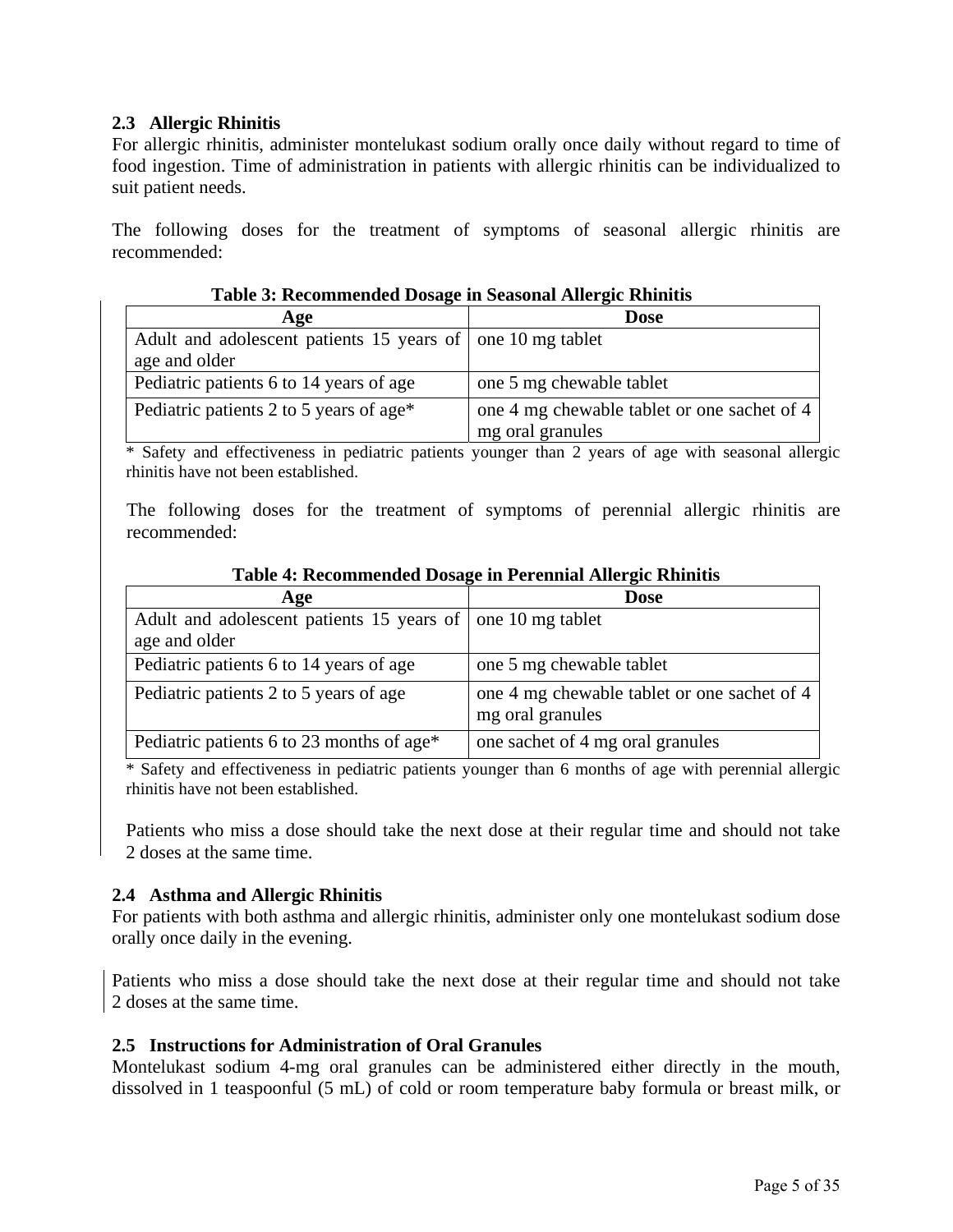<span id="page-5-2"></span><span id="page-5-1"></span><span id="page-5-0"></span>mixed with a spoonful of cold or room temperature soft foods; based on stability studies, only applesauce, carrots, rice, or ice cream should be used. The sachet should not be opened until ready to use. After opening the sachet, the full dose (with or without mixing with baby formula, breast milk, or food) must be administered within 15 minutes. If mixed with baby formula, breast milk, or food, montelukast sodium oral granules must not be stored for future use. Discard any unused portion. Montelukast sodium oral granules are not intended to be dissolved in any liquid other than baby formula or breast milk for administration. However, liquids may be taken subsequent to administration. Montelukast sodium oral granules can be administered without regard to the time of meals.

# **3 DOSAGE FORMS AND STRENGTHS**

- Tablets: 10 mg, beige colored, circular, biconvex, film-coated tablets, with code 'MO1' engraved on one side and plain on the other side.
- Chewable Tablets: 5 mg, pink colored, slightly mottled, circular, biconvex, uncoated tablets, with code 'MT2' engraved on one side and plain on the other side.
- Chewable Tablets: 4 mg, pink colored, slightly mottled, circular, biconvex, uncoated tablets, with code 'MT1' engraved on one side and plain on the other side.
- Oral Granules: 4 mg, white granules with 500 mg net weight, packed in a child-resistant foil sachet.

# **4 CONTRAINDICATIONS**

Montelukast sodium tablets, chewable tablets and oral granules are contraindicated in patients with hypersensitivity to any of its components.

# **5 WARNINGS AND PRECAUTIONS**

# **5.1 Neuropsychiatric Events**

Serious neuropsychiatric (NP) events have been reported with use of montelukast sodium. These postmarketing reports have been highly variable and included, but were not limited to, agitation, aggressive behavior or hostility, anxiousness, depression, disorientation, disturbance in attention, dream abnormalities, dysphemia (stuttering), hallucinations, insomnia, irritability, memory impairment, obsessive-compulsive symptoms, restlessness, somnambulism, suicidal thoughts and behavior (including suicide), tic, and tremor. NP events have been reported in adult, adolescent, and pediatric patients with and without a previous history of psychiatric disorder. NP events have been reported mostly during montelukast sodium treatment, but some were reported after montelukast sodium discontinuation. Animal studies showed that montelukast distributes into the brain in rats *[see Clinical Pharmacology [\(12.3\)\]](#page-16-1)*; however, the mechanisms underlying montelukast sodium-associated NP events are currently not well understood. Based upon the available data, it is difficult to identify risk factors for or quantify the risk of NP events with montelukast sodium use.

Because of the risk of NP events, the benefits of montelukast sodium may not outweigh the risks in some patients, particularly when the symptoms of disease may be mild and adequately treated with alternative therapies. Reserve use of montelukast sodium for patients with allergic rhinitis who have an inadequate response or intolerance to alternative therapies *[see Indications and*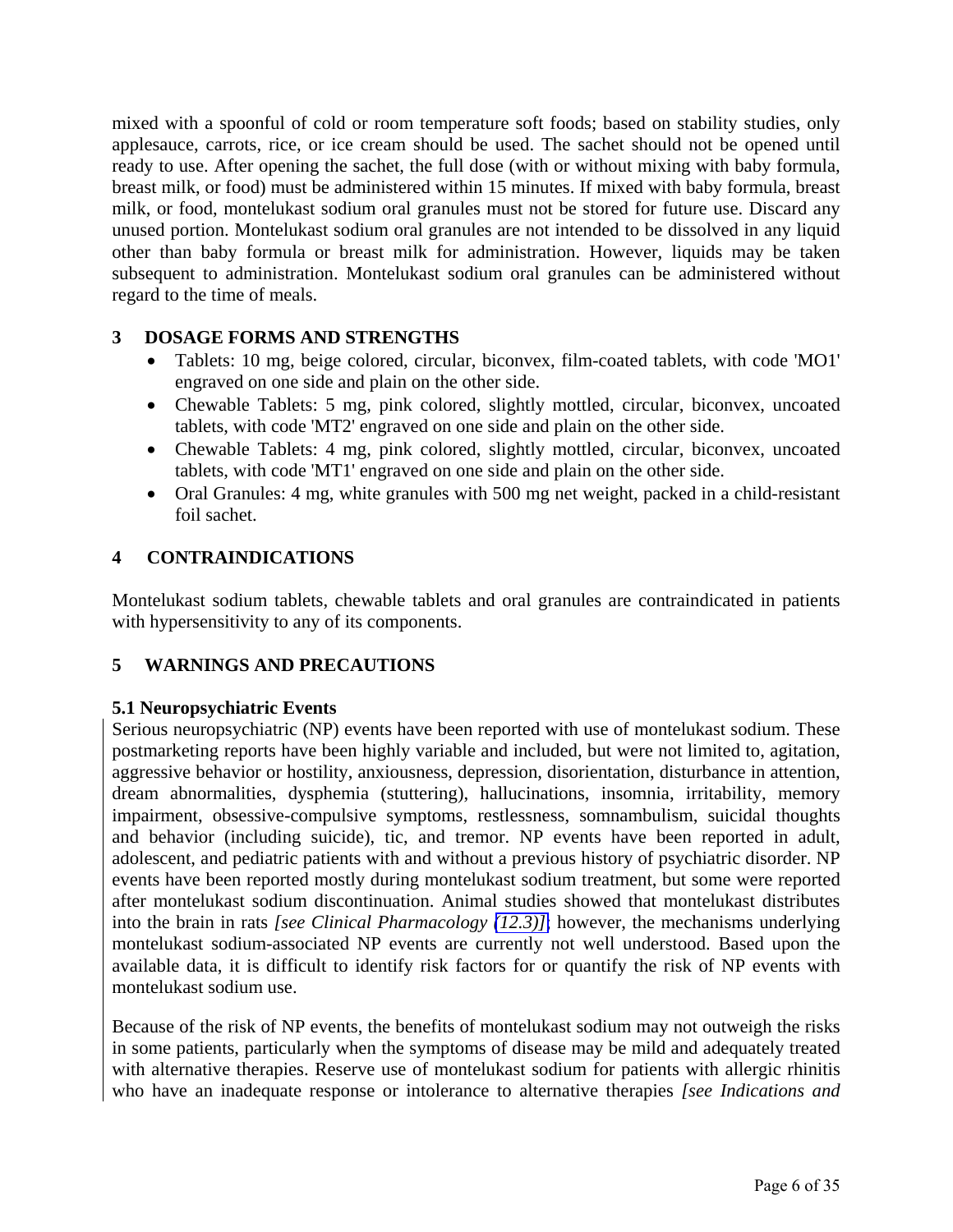<span id="page-6-3"></span><span id="page-6-2"></span><span id="page-6-1"></span><span id="page-6-0"></span>*Usage [\(1.3\)\]](#page-2-4)*. In patients with asthma or exercise-induced bronchoconstriction, consider the benefits and risks before prescribing montelukast sodium.

Discuss the benefits and risks of montelukast sodium use with patients and caregivers when prescribing montelukast sodium. Advise patients and/or caregivers to be alert for changes in behavior or for new NP symptoms when taking montelukast sodium. If changes in behavior are observed, or if new NP symptoms or suicidal thoughts and/or behavior occur, advise patients to discontinue montelukast sodium and contact a healthcare provider immediately. In many cases, symptoms resolved after stopping montelukast sodium therapy; however, in some cases symptoms persisted after discontinuation of montelukast sodium. Therefore, continue to monitor and provide supportive care until symptoms resolve. Re-evaluate the benefits and risks of restarting treatment with montelukast sodium if such events occur*.* 

## **5.2 Acute Asthma**

Montelukast sodium is not indicated for use in the reversal of bronchospasm in acute asthma attacks, including status asthmaticus. Patients should be advised to have appropriate rescue medication available. Therapy with montelukast sodium can be continued during acute exacerbations of asthma. Patients who have exacerbations of asthma after exercise should have available for rescue a short-acting inhaled β-agonist.

## **5.3 Concomitant Corticosteroid Use**

While the dose of inhaled corticosteroid may be reduced gradually under medical supervision, montelukast sodium should not be abruptly substituted for inhaled or oral corticosteroids.

## **5.4 Aspirin Sensitivity**

Patients with known aspirin sensitivity should continue avoidance of aspirin or non-steroidal anti-inflammatory agents while taking montelukast sodium. Although montelukast sodium is effective in improving airway function in asthmatics with documented aspirin sensitivity, it has not been shown to truncate bronchoconstrictor response to aspirin and other non-steroidal antiinflammatory drugs in aspirin-sensitive asthmatic patients *[see Clinical Studies [\(14.1\)\]](#page-21-0)*.

## **5.5 Eosinophilic Conditions**

Patients with asthma on therapy with montelukast sodium may present with systemic eosinophilia, sometimes presenting with clinical features of vasculitis consistent with Churg-Strauss syndrome, a condition which is often treated with systemic corticosteroid therapy. These events have been sometimes associated with the reduction of oral corticosteroid therapy. Physicians should be alert to eosinophilia, vasculitic rash, worsening pulmonary symptoms, cardiac complications, and/or neuropathy presenting in their patients. A causal association between montelukast sodium and these underlying conditions has not been established *[see Adverse Reactions [\(6.2\)\]](#page-10-0)*.

## **5.6 Risk in Patients with Phenylketonuria**

Montelukast sodium chewable tablets contains aspartame, a source of phenylalanine. Phenylalanine can be harmful to patients with phenylketonuria (PKU). Each 4 mg and 5 mg chewable tablet contains 0.449 mg and 0.561 mg of phenylalanine, respectively. Before prescribing montelukast sodium chewable tablets to a patient with PKU, consider the combined daily amount of phenylalanine from all sources, including montelukast sodium chewable tablets.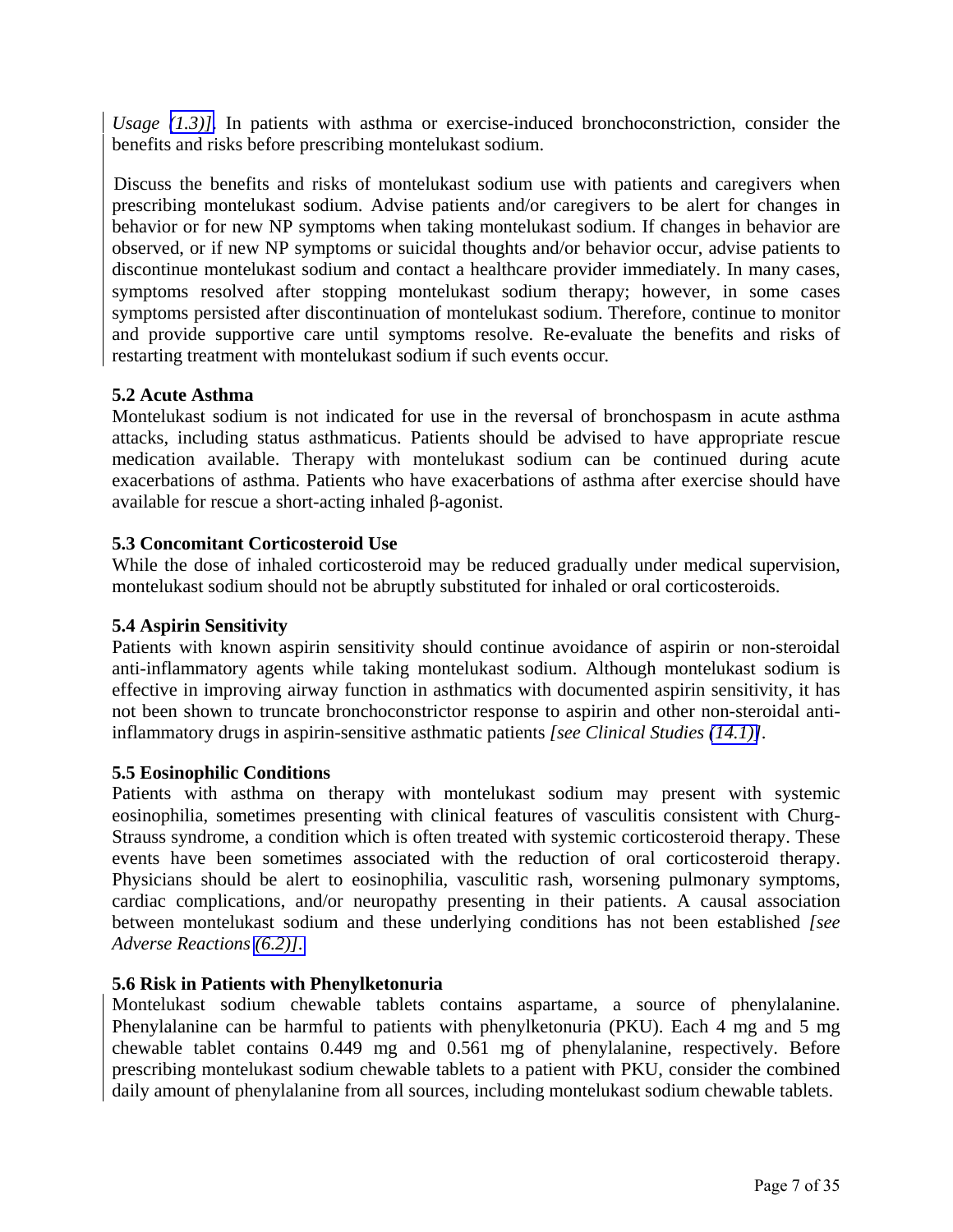## <span id="page-7-0"></span>**6 ADVERSE REACTIONS**

The following clinically significant adverse reactions are described elsewhere in the labeling:

Neuropsychiatric Events *[see Warnings and Precautions [\(5.1\)\]](#page-5-1)*

## **6.1 Clinical Trials Experience**

Because clinical trials are conducted under widely varying conditions, adverse reaction rates observed in the clinical trials of a drug cannot be directly compared to rates in the clinical trials of another drug and may not reflect the rates observed in clinical practice. In the following description of clinical trials experience, adverse reactions are listed regardless of causality assessment.

The most common adverse reactions (incidence  $\geq$ 5% and greater than placebo; listed in descending order of frequency) in controlled clinical trials were: upper respiratory infection, fever, headache, pharyngitis, cough, abdominal pain, diarrhea, otitis media, influenza, rhinorrhea, sinusitis, otitis.

Adults and Adolescents 15 Years of Age and Older with Asthma

Montelukast sodium has been evaluated for safety in approximately 2950 adult and adolescent patients 15 years of age and older in clinical trials. In placebo-controlled clinical trials, the following adverse reactions reported with montelukast sodium occurred in greater than or equal to 1% of patients and at an incidence greater than that in patients treated with placebo:

## **Table 5: Adverse Reactions Occurring in ≥1% of Patients with an Incidence Greater than that in Patients Treated with Placebo**

|                                     | <b>Montelukast Sodium</b><br>$10 \text{ mg/day } (\%)$<br>$(n=1955)$ | Placebo<br>$(\%)(n=1180)$ |
|-------------------------------------|----------------------------------------------------------------------|---------------------------|
| <b>Body As A Whole</b>              |                                                                      |                           |
| Pain, abdominal                     | 2.9                                                                  | 2.5                       |
| Asthenia/fatigue                    | 1.8                                                                  | 1.2                       |
| Fever                               | 1.5                                                                  | 0.9                       |
| Trauma                              | 1.0                                                                  | 0.8                       |
| Digestive System Disorders          |                                                                      |                           |
| Dyspepsia                           | 2.1                                                                  | 1.1                       |
| Pain, dental                        | 1.7                                                                  | 1.0                       |
| Gastroenteritis, infectious         | 1.5                                                                  | 0.5                       |
| Nervous System/Psychiatric          |                                                                      |                           |
| Headache                            | 18.4                                                                 | 18.1                      |
| <b>Dizziness</b>                    | 1.9                                                                  | 1.4                       |
| <b>Respiratory System Disorders</b> |                                                                      |                           |
| Influenza                           | 4.2                                                                  | 3.9                       |
| Cough                               | 2.7                                                                  | 2.4                       |
| Congestion, nasal                   | 1.6                                                                  | 1.3                       |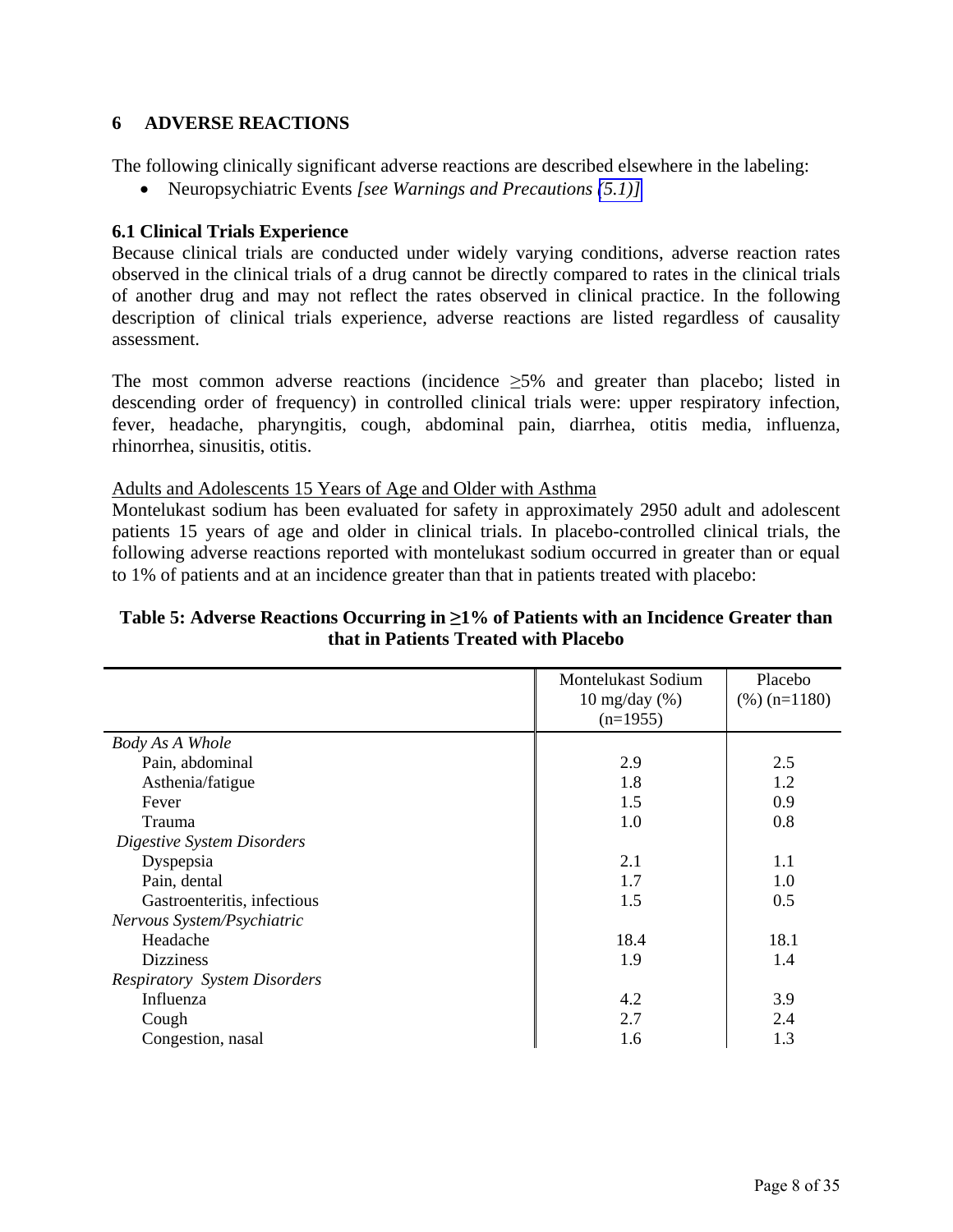| Skin/Skin Appendages Disorder<br>Rash     | l.o | 1.2 |
|-------------------------------------------|-----|-----|
| Laboratory Adverse Reactions <sup>*</sup> |     |     |
| ALT increased                             | 2.1 | 2.0 |
| AST increased                             |     | 1.2 |
| Pvuria                                    |     | ιq  |

 \* Number of patients tested (Montelukast sodium tablets and placebo, respectively): ALT and AST, 1935, 1170; pyuria, 1924, 1159.

The frequency of less common adverse reactions was comparable between montelukast sodium and placebo.

The safety profile of montelukast sodium, when administered as a single dose for prevention of EIB in adult and adolescent patients 15 years of age and older, was consistent with the safety profile previously described for montelukast sodium.

Cumulatively, 569 patients were treated with montelukast sodium for at least 6 months, 480 for one year, and 49 for two years in clinical trials. With prolonged treatment, the adverse reaction profile did not significantly change.

#### Pediatric Patients 6 to 14 Years of Age with Asthma

Montelukast sodium has been evaluated for safety in 476 pediatric patients 6 to 14 years of age. Cumulatively, 289 pediatric patients were treated with montelukast sodium for at least 6 months, and 241 for one year or longer in clinical trials. The safety profile of montelukast sodium in the 8-week, double-blind, pediatric efficacy trial was generally similar to the adult safety profile. In pediatric patients 6 to 14 years of age receiving montelukast sodium, the following reactions occurred with a frequency  $\geq 2\%$  and more frequently than in pediatric patients who received placebo: pharyngitis, influenza, fever, sinusitis, nausea, diarrhea, dyspepsia, otitis, viral infection, and laryngitis. The frequency of less common adverse reactions was comparable between montelukast sodium and placebo. With prolonged treatment, the adverse reaction profile did not significantly change.

The safety profile of montelukast sodium, when administered as a single dose for prevention of EIB in pediatric patients 6 years of age and older, was consistent with the safety profile previously described for montelukast sodium.

In studies evaluating growth rate, the safety profile in these pediatric patients was consistent with the safety profile previously described for montelukast sodium. In a 56-week, double-blind study evaluating growth rate in pediatric patients 6 to 8 years of age receiving montelukast sodium, the following reactions not previously observed with the use of montelukast sodium in this age group occurred with a frequency  $\geq 2\%$  and more frequently than in pediatric patients who received placebo: headache, rhinitis (infective), varicella, gastroenteritis, atopic dermatitis, acute bronchitis, tooth infection, skin infection, and myopia.

#### Pediatric Patients 2 to 5 Years of Age with Asthma

Montelukast sodium has been evaluated for safety in 573 pediatric patients 2 to 5 years of age in single- and multiple-dose studies. Cumulatively, 426 pediatric patients 2 to 5 years of age were treated with montelukast sodium for at least 3 months, 230 for 6 months or longer, and 63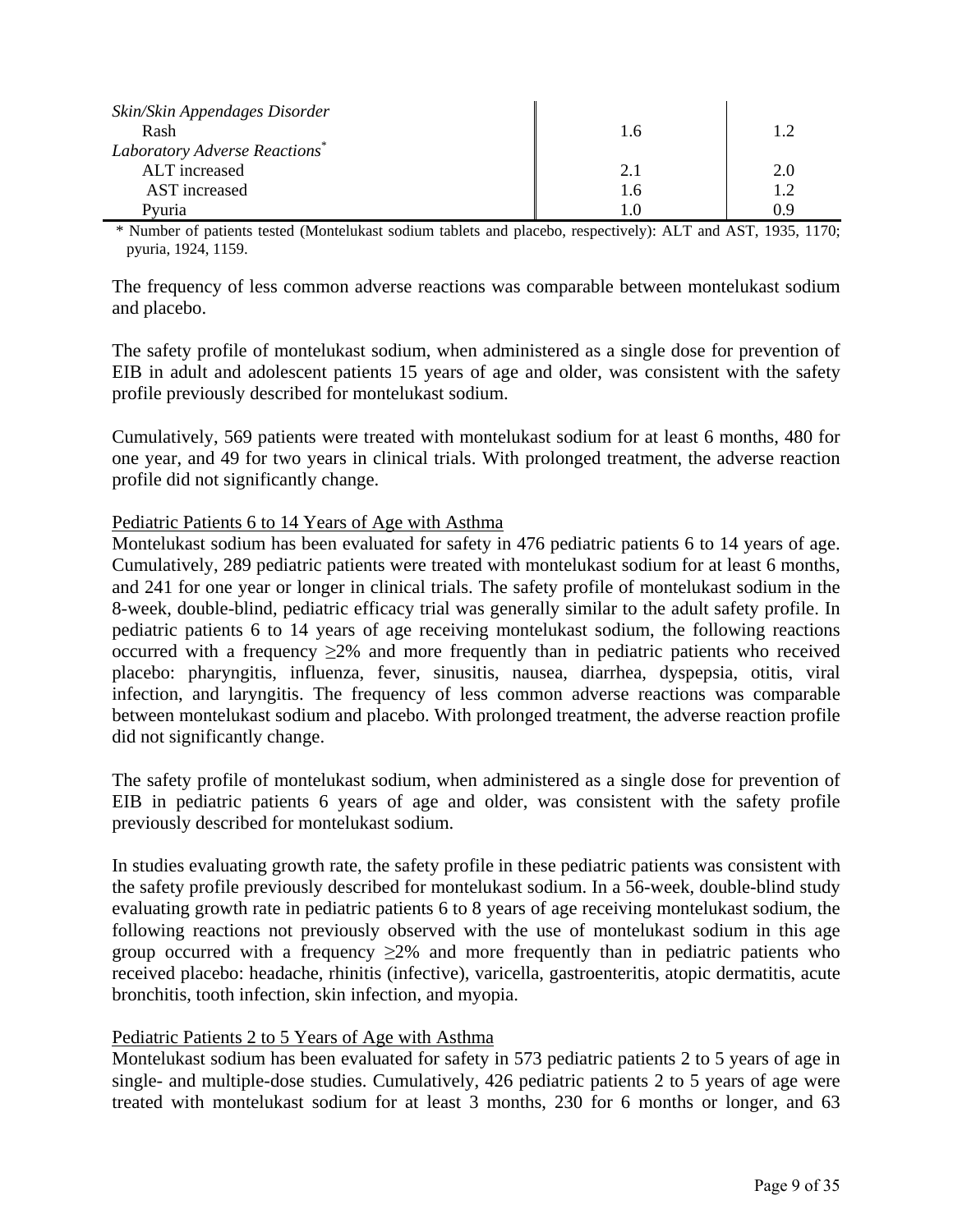patients for one year or longer in clinical trials. In pediatric patients 2 to 5 years of age receiving montelukast sodium, the following reactions occurred with a frequency  $\geq 2\%$  and more frequently than in pediatric patients who received placebo: fever, cough, abdominal pain, diarrhea, headache, rhinorrhea, sinusitis, otitis, influenza, rash, ear pain, gastroenteritis, eczema, urticaria, varicella, pneumonia, dermatitis, and conjunctivitis.

#### Pediatric Patients 6 to 23 Months of Age with Asthma

Safety and effectiveness in pediatric patients younger than 12 months of age with asthma have not been established.

Montelukast sodium has been evaluated for safety in 175 pediatric patients 6 to 23 months of age. The safety profile of montelukast sodium in a 6-week, double-blind, placebo-controlled clinical study was generally similar to the safety profile in adults and pediatric patients 2 to 14 years of age. In pediatric patients 6 to 23 months of age receiving montelukast sodium, the following reactions occurred with a frequency  $\geq 2\%$  and more frequently than in pediatric patients who received placebo: upper respiratory infection, wheezing; otitis media; pharyngitis, tonsillitis, cough; and rhinitis. The frequency of less common adverse reactions was comparable between montelukast sodium and placebo.

## Adults and Adolescents 15 Years of Age and Older with Seasonal Allergic Rhinitis

Montelukast sodium has been evaluated for safety in 2199 adult and adolescent patients 15 years of age and older in clinical trials. Montelukast sodium administered once daily in the morning or in the evening had a safety profile similar to that of placebo. In placebo-controlled clinical trials, the following reaction was reported with montelukast sodium with a frequency  $\geq$ 1% and at an incidence greater than placebo: upper respiratory infection, 1.9% of patients receiving montelukast sodium vs. 1.5% of patients receiving placebo. In a 4-week, placebo-controlled clinical study, the safety profile was consistent with that observed in 2-week studies. The incidence of somnolence was similar to that of placebo in all studies.

## Pediatric Patients 2 to 14 Years of Age with Seasonal Allergic Rhinitis

Montelukast sodium has been evaluated in 280 pediatric patients 2 to 14 years of age in a 2 week, multicenter, double-blind, placebo-controlled, parallel-group safety study. Montelukast sodium administered once daily in the evening had a safety profile similar to that of placebo. In this study, the following reactions occurred with a frequency  $\geq 2\%$  and at an incidence greater than placebo: headache, otitis media, pharyngitis, and upper respiratory infection.

#### Adults and Adolescents 15 Years of Age and Older with Perennial Allergic Rhinitis

Montelukast sodium has been evaluated for safety in 3357 adult and adolescent patients 15 years of age and older with perennial allergic rhinitis of whom 1632 received montelukast sodium in two, 6-week, clinical studies. Montelukast sodium administered once daily had a safety profile consistent with that observed in patients with seasonal allergic rhinitis and similar to that of placebo. In these two studies, the following reactions were reported with montelukast sodium with a frequency  $\geq$ 1% and at an incidence greater than placebo: sinusitis, upper respiratory infection, sinus headache, cough, epistaxis, and increased ALT. The incidence of somnolence was similar to that of placebo.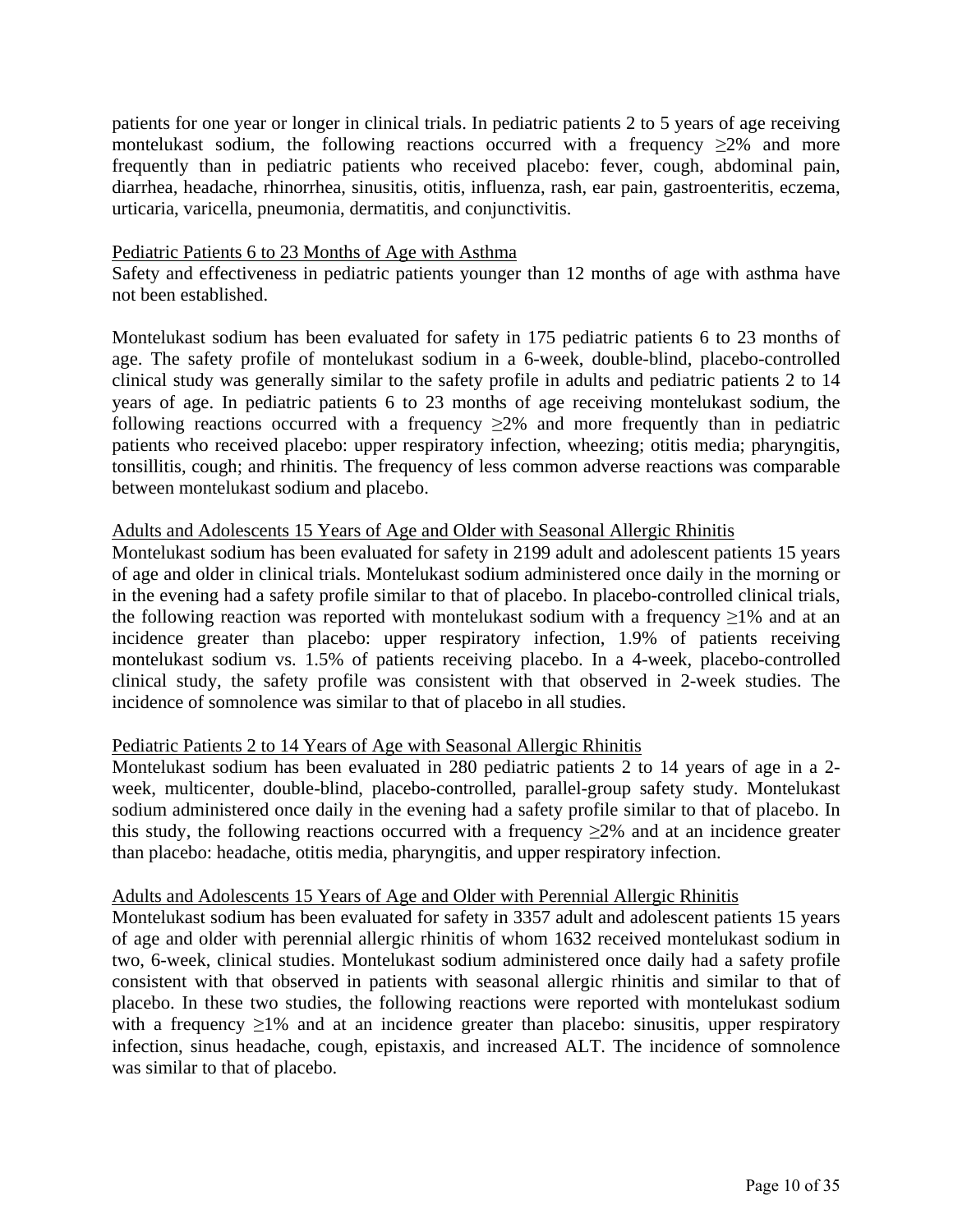## <span id="page-10-0"></span>Pediatric Patients 6 Months to 14 Years of Age with Perennial Allergic Rhinitis

The safety in patients 2 to 14 years of age with perennial allergic rhinitis is supported by the safety in patients 2 to 14 years of age with seasonal allergic rhinitis. The safety in patients 6 to 23 months of age is supported by data from pharmacokinetic and safety and efficacy studies in asthma in this pediatric population and from adult pharmacokinetic studies.

#### **6.2 Postmarketing Experience**

The following adverse reactions have been identified during post-approval use of montelukast sodium. Because these reactions are reported voluntarily from a population of uncertain size, it is not always possible to reliably estimate their frequency or establish a causal relationship to drug exposure.

Blood and lymphatic system disorders increased bleeding tendency, thrombocytopenia

Immune system disorders

hypersensitivity reactions including anaphylaxis, hepatic eosinophilic infiltration

#### Psychiatric disorders

including, but not limited to, agitation, aggressive behavior or hostility, anxiousness, depression, disorientation, disturbance in attention, dream abnormalities, dysphemia (stuttering), hallucinations, insomnia, irritability, memory impairment, obsessive-compulsive symptoms, restlessness, somnambulism, suicidal thinking and behavior (including suicide), tic, and tremor *[see [Boxed Warning](#page-2-4), Warnings and Precautions [\(5.1\)\]](#page-5-1)*

Nervous system disorders drowsiness, paraesthesia/hypoesthesia, seizures

Cardiac disorders palpitations

Respiratory, thoracic and mediastinal disorders epistaxis, pulmonary eosinophilia

Gastrointestinal disorders diarrhea, dyspepsia, nausea, pancreatitis, vomiting

#### Hepatobiliary disorders

Cases of cholestatic hepatitis, hepatocellular liver-injury, and mixed-pattern liver injury have been reported in patients treated with montelukast sodium. Most of these occurred in combination with other confounding factors, such as use of other medications, or when montelukast sodium was administered to patients who had underlying potential for liver disease such as alcohol use or other forms of hepatitis.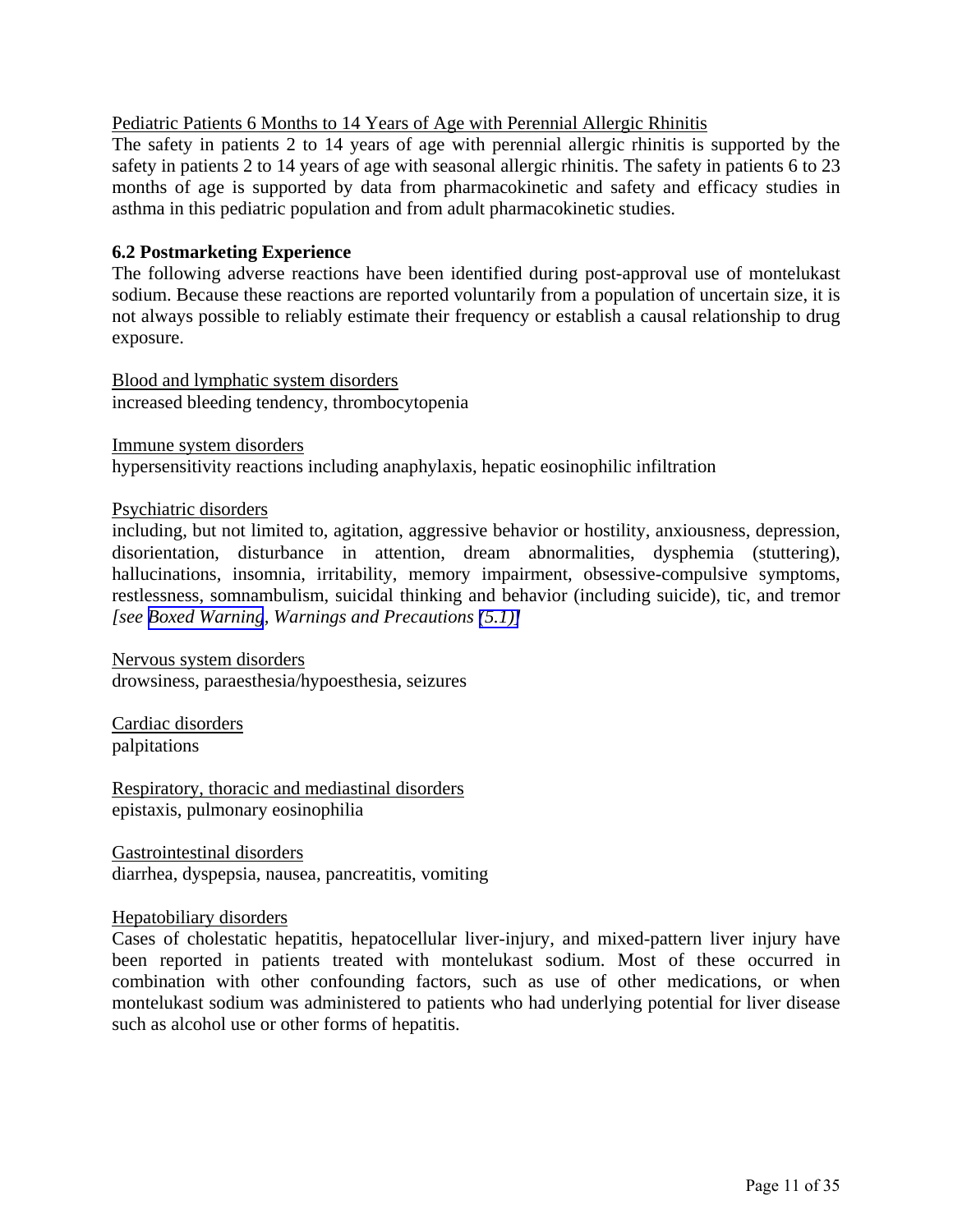<span id="page-11-0"></span>Skin and subcutaneous tissue disorders

angioedema, bruising, erythema multiforme, erythema nodosum, pruritus, Stevens-Johnson syndrome/toxic epidermal necrolysis, urticaria

Musculoskeletal and connective tissue disorders arthralgia, myalgia including muscle cramps

Renal and urinary disorders enuresis in children

General disorders and administration site conditions edema

Patients with asthma on therapy with montelukast sodium may present with systemic eosinophilia, sometimes presenting with clinical features of vasculitis consistent with Churg-Strauss syndrome, a condition which is often treated with systemic corticosteroid therapy. These reactions have been sometimes associated with the reduction of oral corticosteroid therapy. Physicians should be alert to eosinophilia, vasculitic rash, worsening pulmonary symptoms, cardiac complications, and/or neuropathy presenting in their patients *[see Warnings and Precautions [\(5.5\)\]](#page-6-0)*.

# **7 DRUG INTERACTIONS**

No dose adjustment is needed when montelukast sodium is co-administered with theophylline, prednisone, prednisolone, oral contraceptives, fexofenadine, digoxin, warfarin, gemfibrozil, itraconazole, thyroid hormones, sedative hypnotics, non-steroidal anti-inflammatory agents, benzodiazepines, decongestants, and Cytochrome P450 (CYP) enzyme inducers *[see Clinical Pharmacology [\(12.3\)\]](#page-16-2)*.

## **8 USE IN SPECIFIC POPULATIONS**

#### **8.1 Pregnancy**

#### Risk Summary

Available data from published prospective and retrospective cohort studies over decades with montelukast use in pregnant women have not established a drug-associated risk of major birth defects *[see Data]*. In animal reproduction studies, no adverse developmental effects were observed with oral administration of montelukast to pregnant rats and rabbits during organogenesis at doses approximately 100 and 110 times, respectively, the maximum recommended human daily oral dose (MRHDOD) based on AUCs *[see [Data\]](#page-12-0).* 

The estimated background risk of major birth defects and miscarriage for the indicated population is unknown. All pregnancies have a background risk of birth defect, loss, or other adverse outcomes. In the U.S. general population, the estimated background risk of major birth defects and miscarriage in clinically recognized pregnancies is 2-4% and 15-20%, respectively.

#### Clinical Considerations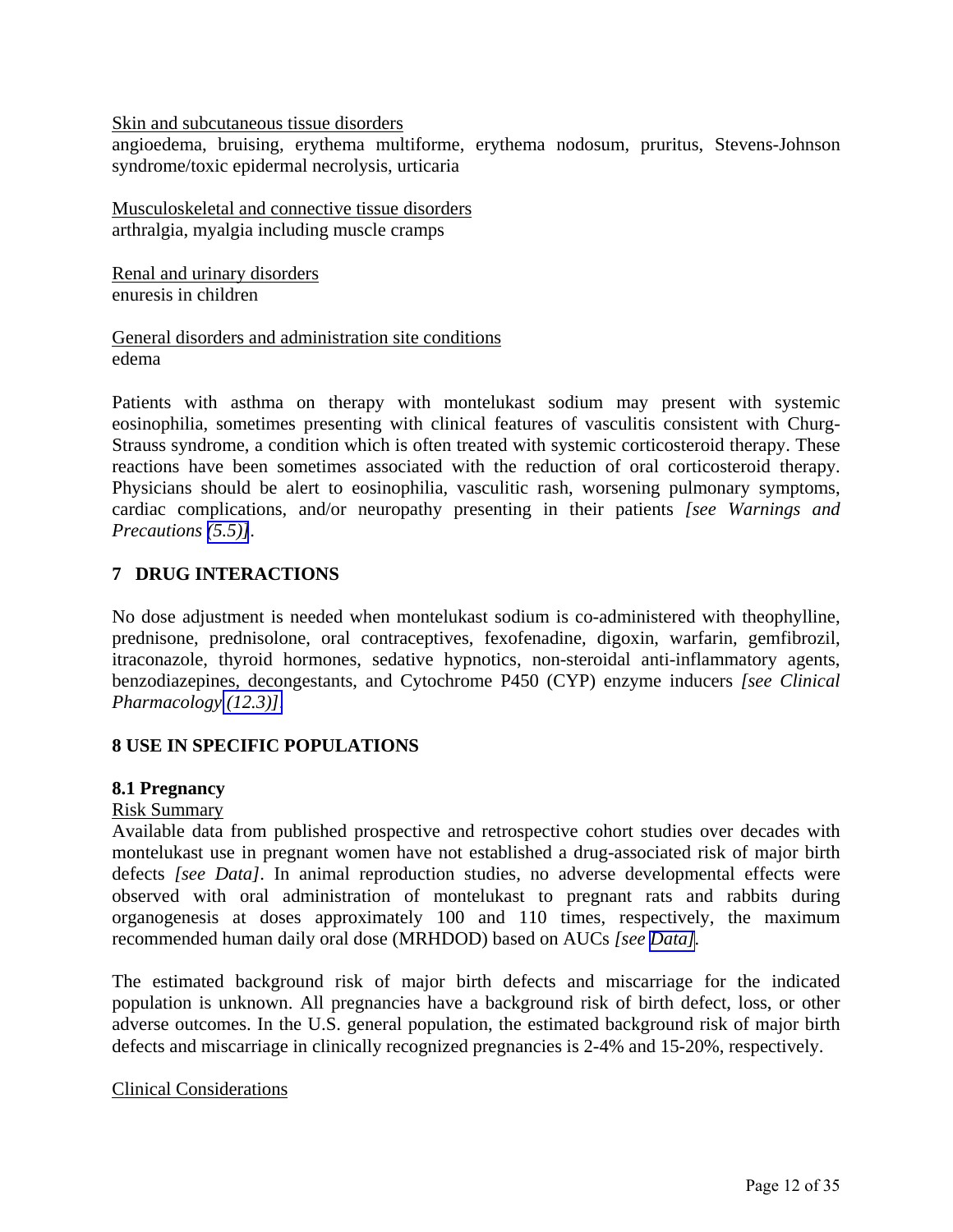## <span id="page-12-0"></span>*Disease-associated maternal and/or embryo/fetal risk*

Poorly or moderately controlled asthma in pregnancy increases the maternal risk of perinatal adverse outcomes such as preeclampsia and infant prematurity, low birth weight, and small for gestational age.

## Data

## *Human Data*

Published data from prospective and retrospective cohort studies have not identified an association with montelukast use during pregnancy and major birth defects. Available studies have methodologic limitations, including small sample size, in some cases retrospective data collection, and inconsistent comparator groups.

## *Animal Data*

In embryo-fetal development studies, montelukast administered to pregnant rats and rabbits during organogenesis (gestation days 6 to 17 in rats and 6 to 18 in rabbits) did not cause any adverse developmental effects at maternal oral doses up to 400 and 300 mg/kg/day in rats and rabbits, respectively (approximately 100 and 110 times the AUC in humans at the MRHDOD, respectively).

## **8.2 Lactation**

#### Risk Summary

A published clinical lactation study reports the presence of montelukast in human milk. Data available on the effects of the drug on infants, either directly *[see Use in Specific Populations [\(8.4\)\]](#page-12-0)* or through breast milk, do not suggest a significant risk of adverse reactions from exposure to montelukast. The effects of the drug on milk production are unknown. The developmental and health benefits of breastfeeding should be considered along with the mother's clinical need for montelukast and any potential adverse reactions on the breastfed infant from montelukast or from the underlying maternal condition.

## **8.4 Pediatric Use**

Safety and effectiveness of montelukast sodium for asthma have been established in pediatric patients 6 to 14 years of age. Use of montelukast sodium for this indication is supported by evidence from well-controlled studies. Safety and efficacy data in this age group are similar to those seen in adults *[see Adverse Reactions [\(6.1\),](#page-7-0) Clinical Pharmacology, Specific Populations [\(12.3\),](#page-16-0) and Clinical Studies ([14.1,](#page-21-0) [14.2\)\]](#page-24-1)*.

The effectiveness of montelukast sodium for the treatment of seasonal allergic rhinitis in pediatric patients 2 to 14 years of age and for the treatment of perennial allergic rhinitis in pediatric patients 6 months to 14 years of age have been established and is supported by extrapolation from the demonstrated effectiveness in patients 15 years of age and older with allergic rhinitis as well as the assumption that the disease course, pathophysiology and the drug's effect are substantially similar among these populations.

The safety of montelukast sodium 4-mg chewable tablets in pediatric patients 2 to 5 years of age with asthma has been demonstrated by adequate and well-controlled data *[see Adverse Reactions [\(6.1\)\]](#page-7-0)*. Effectiveness of montelukast sodium in this age group is extrapolated from the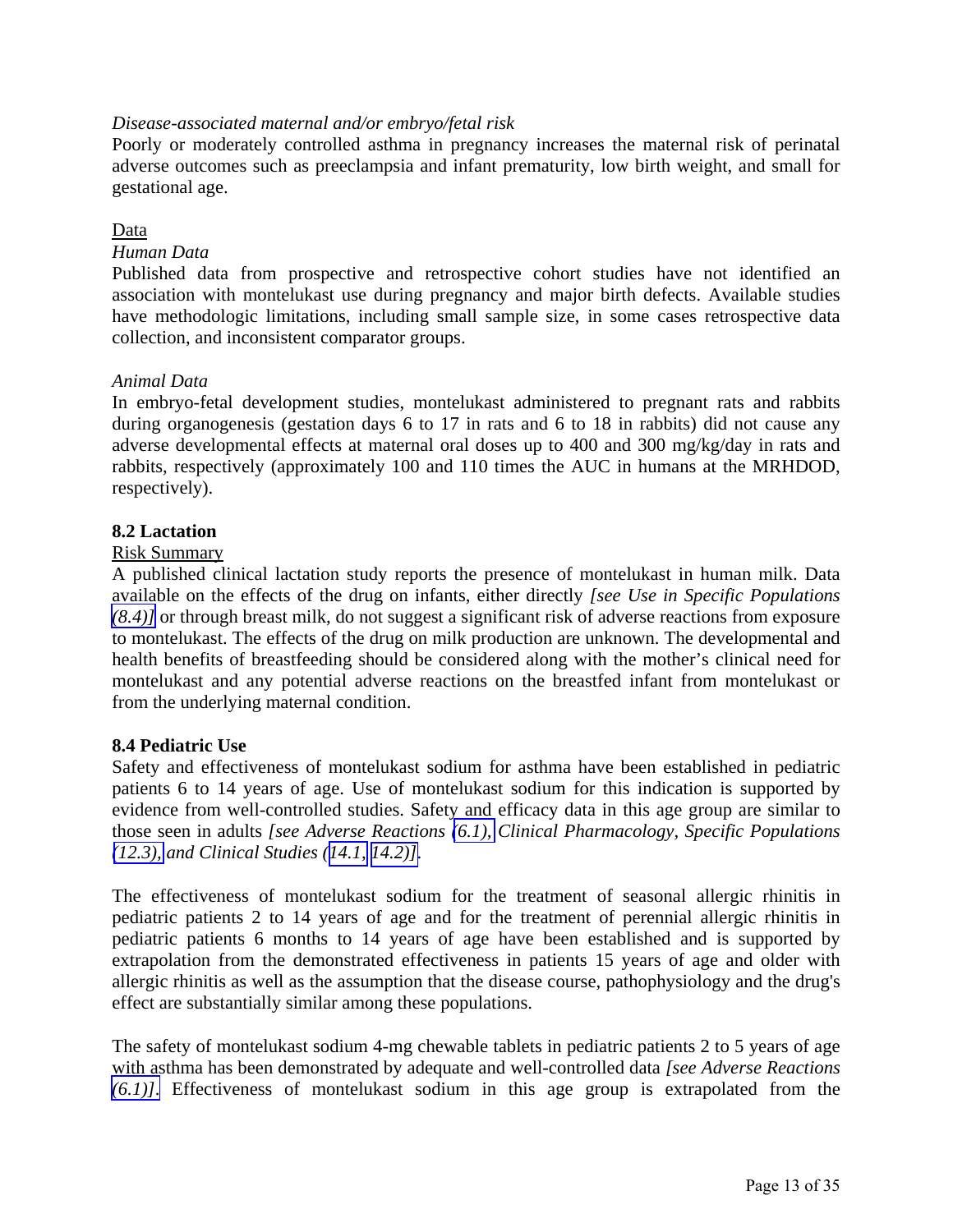demonstrated effectiveness in patients 6 years of age and older with asthma and is based on similar pharmacokinetic data, as well as the assumption that the disease course, pathophysiology and the drug's effect are substantially similar among these populations. Effectiveness in this age group is supported by exploratory efficacy assessments from a large, well-controlled safety study conducted in patients 2 to 5 years of age.

The safety of montelukast sodium 4-mg oral granules in pediatric patients 12 to 23 months of age with asthma has been demonstrated in an analysis of 172 pediatric patients, 124 of whom were treated with montelukast sodium, in a 6-week, double-blind, placebo-controlled study *[see Adverse Reactions [\(6.1\)\]](#page-7-0)*. Effectiveness of montelukast sodium in this age group is extrapolated from the demonstrated effectiveness in patients 6 years of age and older with asthma based on similar mean systemic exposure (AUC), and that the disease course, pathophysiology and the drug's effect are substantially similar among these populations, supported by efficacy data from a safety trial in which efficacy was an exploratory assessment.

The safety of montelukast sodium 4-mg and 5-mg chewable tablets in pediatric patients aged 2 to 14 years with allergic rhinitis is supported by data from studies conducted in pediatric patients aged 2 to 14 years with asthma. A safety study in pediatric patients 2 to 14 years of age with seasonal allergic rhinitis demonstrated a similar safety profile *[see Adverse Reactions [\(6.1\)\]](#page-7-0)*. The safety of montelukast sodium 4-mg oral granules in pediatric patients as young as 6 months of age with perennial allergic rhinitis is supported by extrapolation from safety data obtained from studies conducted in pediatric patients 6 months to 23 months of age with asthma and from pharmacokinetic data comparing systemic exposures in patients 6 months to 23 months of age to systemic exposures in adults.

The safety and effectiveness in pediatric patients below the age of 12 months with asthma, 6 months with perennial allergic rhinitis, and 6 years with exercise-induced bronchoconstriction have not been established.

#### Growth Rate in Pediatric Patients

A 56-week, multi-center, double-blind, randomized, active- and placebo-controlled parallel group study was conducted to assess the effect of montelukast sodium on growth rate in 360 patients with mild asthma, aged 6 to 8 years. Treatment groups included montelukast sodium 5 mg once daily, placebo, and beclomethasone dipropionate administered as 168 mcg twice daily with a spacer device. For each subject, a growth rate was defined as the slope of a linear regression line fit to the height measurements over 56 weeks. The primary comparison was the difference in growth rates between montelukast sodium and placebo groups. Growth rates, expressed as least-squares (LS) mean (95% CI) in cm/year, for the montelukast sodium, placebo, and beclomethasone treatment groups were 5.67 (5.46, 5.88), 5.64 (5.42, 5.86), and 4.86 (4.64, 5.08), respectively. The differences in growth rates, expressed as least-squares (LS) mean (95% CI) in cm/year, for montelukast sodium minus placebo, beclomethasone minus placebo, and montelukast sodium minus beclomethasone treatment groups were 0.03 (-0.26, 0.31), -0.78 (- 1.06, -0.49); and 0.81 (0.53, 1.09), respectively. Growth rate (expressed as mean change in height over time) for each treatment group is shown in [FIGURE 1.](#page-14-0)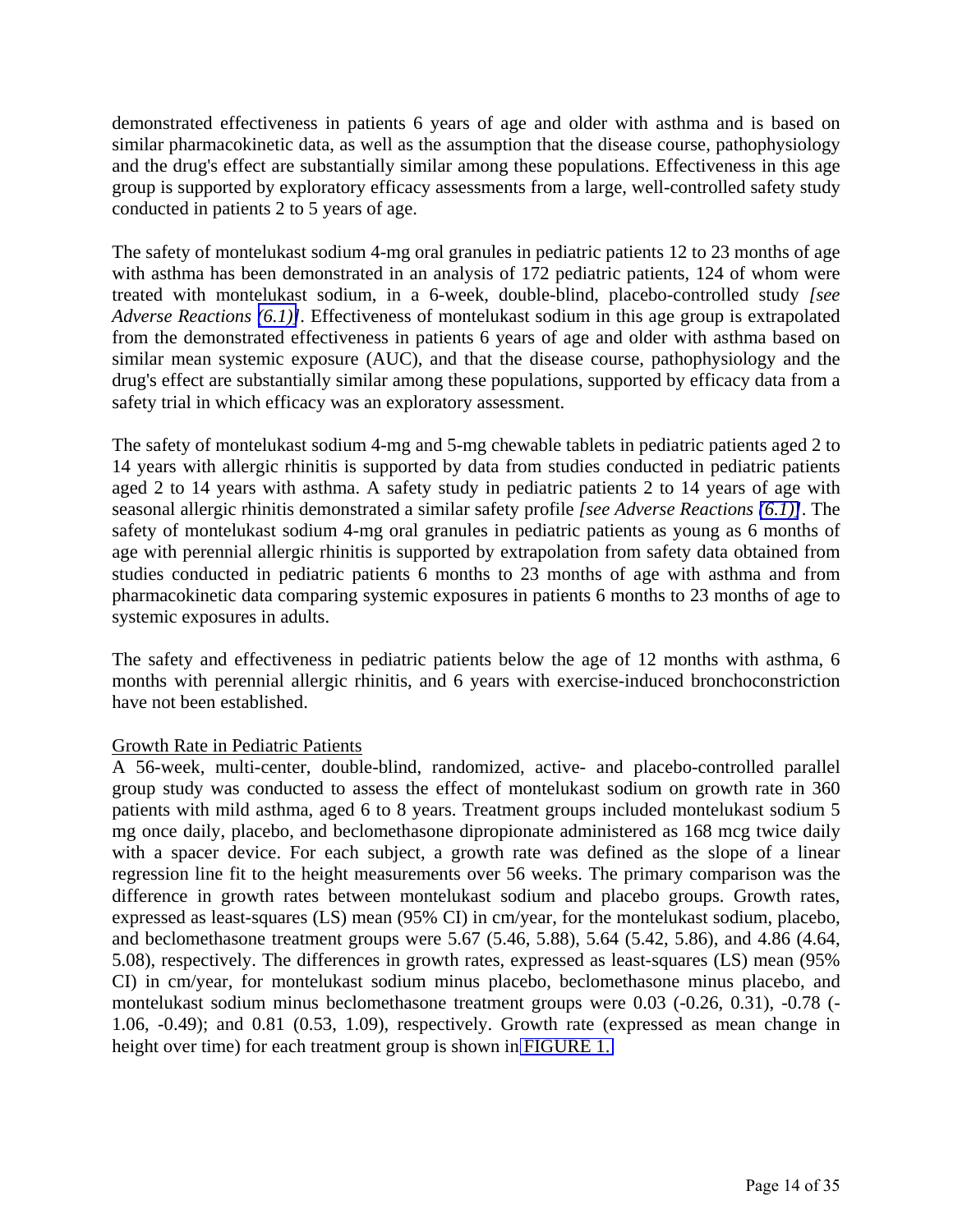<span id="page-14-1"></span><span id="page-14-0"></span>**Figure 1: Change in Height (cm) from Randomization Visit by Scheduled Week (Treatment Group Mean ± Standard Error\* of the Mean)** 



The standard errors of the treatment group means in change in height are too small to be visible on the plot

#### **8.5 Geriatric Use**

Of the total number of subjects in clinical studies of montelukast, 3.5% were 65 years of age and over, and 0.4% were 75 years of age and over. No overall differences in safety or effectiveness were observed between these subjects and younger subjects, and other reported clinical experience has not identified differences in responses between the elderly and younger patients, but greater sensitivity of some older individuals cannot be ruled out. The pharmacokinetic profile and the oral bioavailability of a single 10-mg oral dose of montelukast are similar in elderly and younger adults. The plasma half-life of montelukast is slightly longer in the elderly. No dosage adjustment in the elderly is required.

#### **8.6 Hepatic Impairment**

No dosage adjustment is recommended in patients with mild-to-moderate hepatic insufficiency *[see Clinical Pharmacology [\(12.3\)\]](#page-16-1)*.

#### **8.7 Renal Impairment**

No dosage adjustment is recommended in patients with renal insufficiency *[see Clinical Pharmacology [\(12.3\)\]](#page-16-1)*.

#### **10 OVERDOSAGE**

No specific information is available on the treatment of overdosage with montelukast sodium. In the event of overdose, it is reasonable to employ the usual supportive measures; e.g., remove unabsorbed material from the gastrointestinal tract, employ clinical monitoring, and institute supportive therapy, if required. It is not known whether montelukast is removed by peritoneal dialysis or hemodialysis.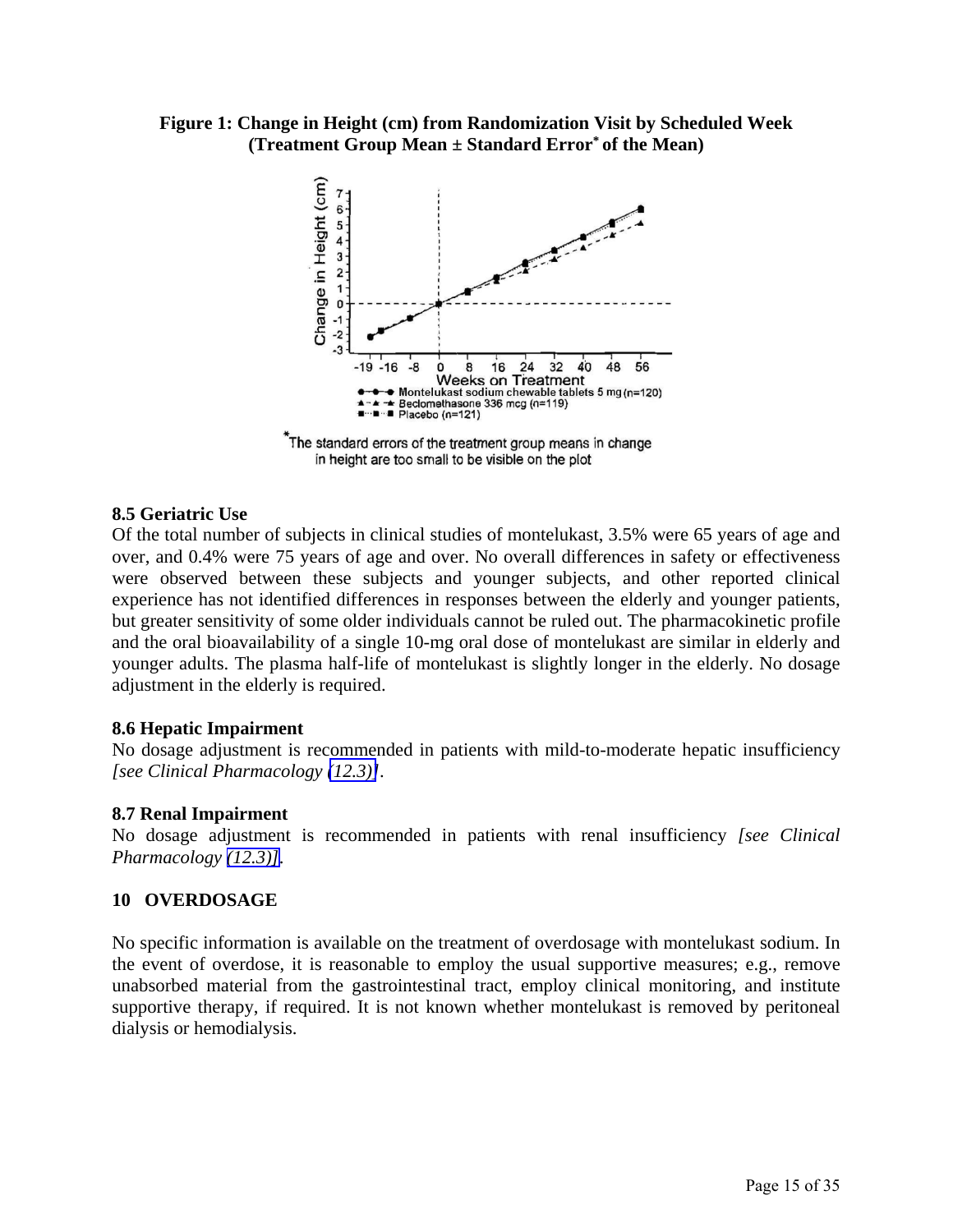## <span id="page-15-0"></span>**11 DESCRIPTION**

Montelukast sodium USP, the active ingredient in montelukast sodium tablets, chewable tablets and oral granules, is a selective and orally active leukotriene receptor antagonist that inhibits the cysteinyl leukotriene CysLT<sub>1</sub> receptor.

Montelukast sodium is described chemically as [*R-(E)*]-1-[[[1-[3-[2-(7-chloro-2 quinolinyl)ethenyl]phenyl]-3-[2-(1-hydroxy-1-methylethyl)phenyl]propyl]thio]methyl] cyclopropaneacetic acid, monosodium salt.

The empirical formula is  $C_{35}H_{35}CINNaO_3S$ , and its molecular weight is 608.18. The structural formula is:



Montelukast sodium is a hygroscopic, optically active, white to off-white powder. Montelukast sodium is freely soluble in ethanol, methanol, and water and practically insoluble in acetonitrile.

Each 10-mg film-coated montelukast sodium tablet contains 10.4 mg montelukast sodium USP, which is equivalent to 10 mg of montelukast, and the following inactive ingredients: microcrystalline cellulose, lactose monohydrate, croscarmellose sodium, hydroxypropyl cellulose, and magnesium stearate. The film coating consists of: hydroxypropyl methylcellulose, hydroxypropyl cellulose, titanium dioxide, ferric oxide red and ferric oxide yellow.

Each 4-mg and 5-mg chewable montelukast sodium tablet contains 4.2 and 5.2 mg montelukast sodium USP, respectively, which are equivalent to 4 and 5 mg of montelukast, respectively. Both chewable tablets contain the following inactive ingredients: mannitol, microcrystalline cellulose, hydroxypropyl cellulose, ferric oxide red, croscarmellose sodium, cherry flavor, aspartame, and magnesium stearate.

Each sachet of montelukast sodium 4-mg oral granules contains 4.2 mg montelukast sodium USP, which is equivalent to 4 mg of montelukast. The oral granule formulation contains the following inactive ingredients: mannitol, hydroxypropyl cellulose, and magnesium stearate.

Montelukast sodium oral granules meets USP Dissolution Test 4.

# **12 CLINICAL PHARMACOLOGY**

## **12.1 Mechanism of Action**

The cysteinyl leukotrienes (LTC4, LTD4, LTE4) are products of arachidonic acid metabolism and are released from various cells, including mast cells and eosinophils. These eicosanoids bind to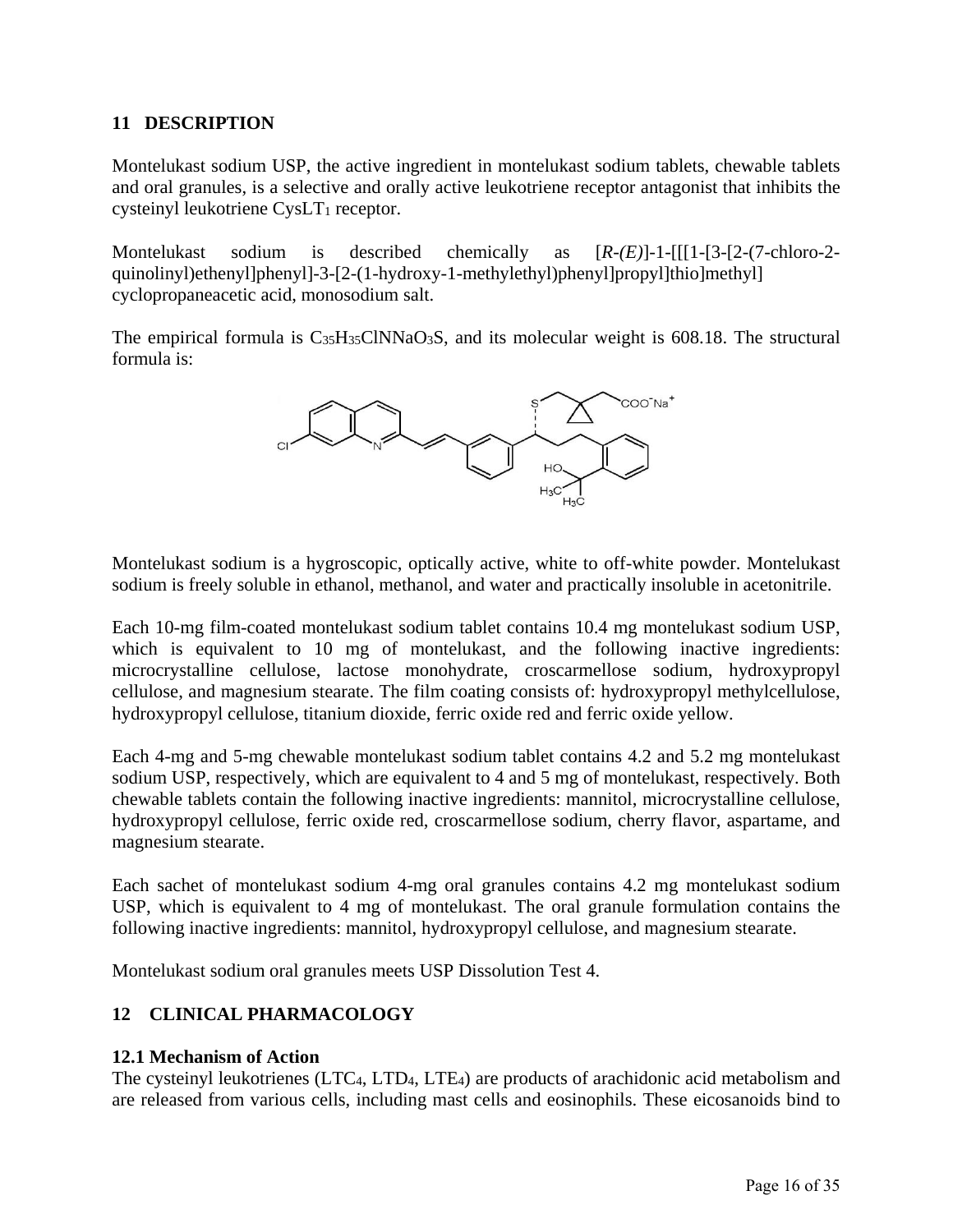<span id="page-16-2"></span><span id="page-16-1"></span><span id="page-16-0"></span>cysteinyl leukotriene (CysLT) receptors. The CysLT type-1 (CysLT<sub>1</sub>) receptor is found in the human airway (including airway smooth muscle cells and airway macrophages) and on other pro-inflammatory cells (including eosinophils and certain myeloid stem cells). CysLTs have been correlated with the pathophysiology of asthma and allergic rhinitis. In asthma, leukotrienemediated effects include airway edema, smooth muscle contraction, and altered cellular activity associated with the inflammatory process. In allergic rhinitis, CysLTs are released from the nasal mucosa after allergen exposure during both early- and late-phase reactions and are associated with symptoms of allergic rhinitis.

Montelukast is an orally active compound that binds with high affinity and selectivity to the  $CysLT<sub>1</sub>$  receptor (in preference to other pharmacologically important airway receptors, such as the prostanoid, cholinergic, or β-adrenergic receptor). Montelukast inhibits physiologic actions of  $LTD<sub>4</sub>$  at the Cys $LT<sub>1</sub>$  receptor without any agonist activity.

## **12.2 Pharmacodynamics**

Montelukast causes inhibition of airway cysteinyl leukotriene receptors as demonstrated by the ability to inhibit bronchoconstriction due to inhaled LTD4 in asthmatics. Doses as low as 5 mg cause substantial blockage of LTD4-induced bronchoconstriction. In a placebo-controlled, crossover study (n=12), montelukast sodium inhibited early- and late-phase bronchoconstriction due to antigen challenge by 75% and 57%, respectively.

The effect of montelukast sodium on eosinophils in the peripheral blood was examined in clinical trials. In patients with asthma aged 2 years and older who received montelukast sodium, a decrease in mean peripheral blood eosinophil counts ranging from 9% to 15% was noted, compared with placebo, over the double-blind treatment periods. In patients with seasonal allergic rhinitis aged 15 years and older who received montelukast sodium, a mean increase of 0.2% in peripheral blood eosinophil counts was noted, compared with a mean increase of 12.5% in placebo-treated patients, over the double-blind treatment periods; this reflects a mean difference of 12.3% in favor of montelukast sodium. The relationship between these observations and the clinical benefits of montelukast noted in the clinical trials is not known *[see Clinical Studies [\(14\)\]](#page-21-0)*.

## **12.3 Pharmacokinetics**

# Absorption

Montelukast is rapidly absorbed following oral administration. After administration of the 10-mg film-coated tablet to fasted adults, the mean peak montelukast plasma concentration  $(C_{\text{max}})$  is achieved in 3 to 4 hours ( $T_{\text{max}}$ ). The mean oral bioavailability is 64%. The oral bioavailability and Cmax are not influenced by a standard meal in the morning.

For the 5-mg chewable tablet, the mean  $C_{\text{max}}$  is achieved in 2 to 2.5 hours after administration to adults in the fasted state. The mean oral bioavailability is 73% in the fasted state versus 63% when administered with a standard meal in the morning.

For the 4-mg chewable tablet, the mean  $C_{\text{max}}$  is achieved 2 hours after administration in pediatric patients 2 to 5 years of age in the fasted state.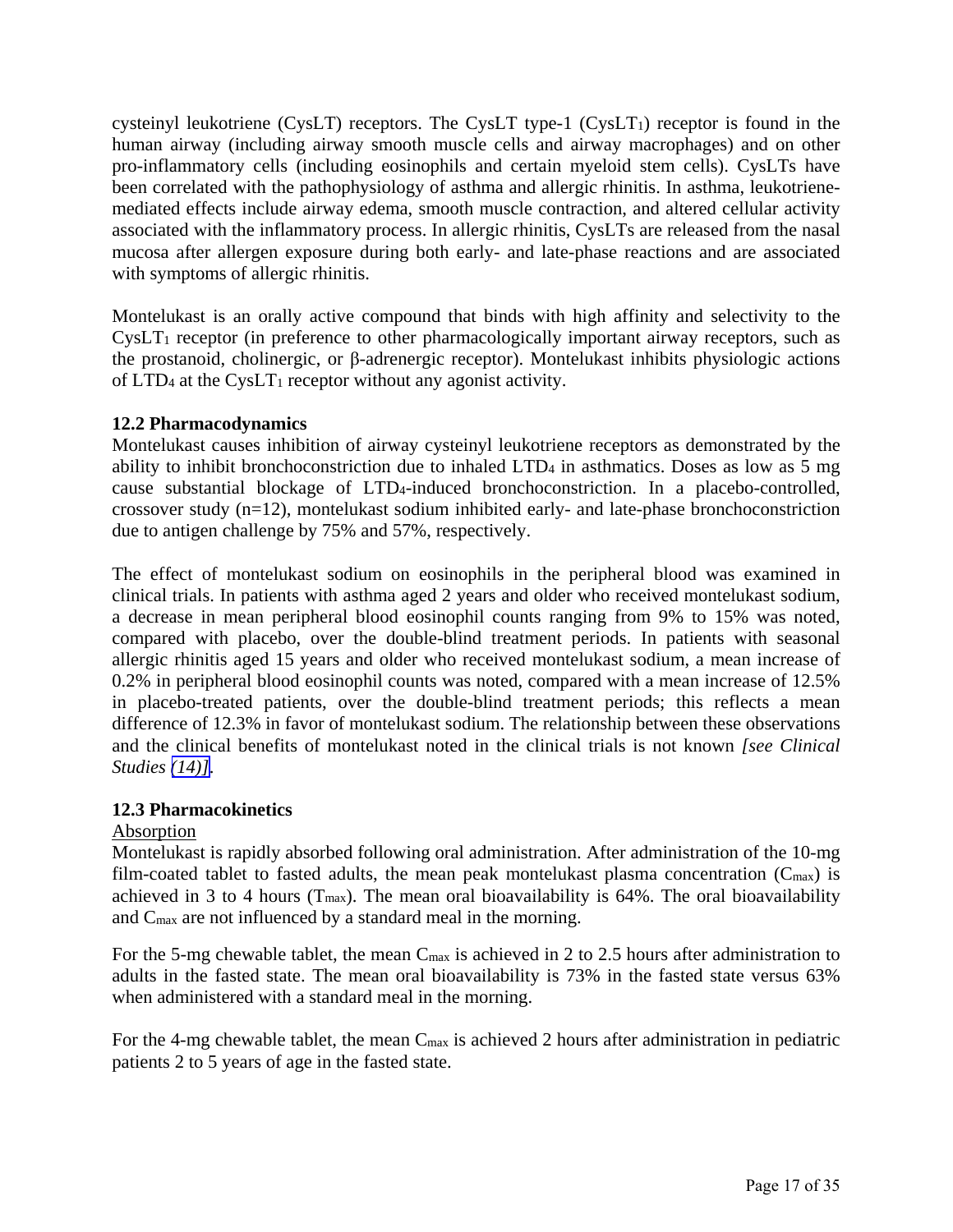The 4-mg oral granule formulation is bioequivalent to the 4-mg chewable tablet when administered to adults in the fasted state. The co-administration of the oral granule formulation with applesauce did not have a clinically significant effect on the pharmacokinetics of montelukast. A high fat meal in the morning did not affect the AUC of montelukast oral granules; however, the meal decreased C<sub>max</sub> by 35% and prolonged T<sub>max</sub> from 2.3  $\pm$  1 hours to  $6.4 \pm 2.9$  hours.

The safety and effectiveness of montelukast sodium in patients with asthma were demonstrated in clinical trials in which the 10-mg film-coated tablet and 5-mg chewable tablet formulations were administered in the evening without regard to the time of food ingestion. The safety of montelukast sodium in patients with asthma was also demonstrated in clinical trials in which the 4-mg chewable tablet and 4-mg oral granule formulations were administered in the evening without regard to the time of food ingestion. The safety and effectiveness of montelukast sodium in patients with seasonal allergic rhinitis were demonstrated in clinical trials in which the 10-mg film-coated tablet was administered in the morning or evening without regard to the time of food ingestion.

The comparative pharmacokinetics of montelukast when administered as two 5-mg chewable tablets versus one 10-mg film-coated tablet have not been evaluated.

## **Distribution**

Montelukast is more than 99% bound to plasma proteins. The steady state volume of distribution of montelukast averages 8 to 11 liters. Orally administered montelukast distributes into the brain in rats.

# Elimination

The plasma clearance of montelukast averages 45 mL/min in healthy adults. Following an oral dose of radiolabeled montelukast, 86% of the radioactivity was recovered in 5-day fecal collections and <0.2% was recovered in urine. Coupled with estimates of montelukast oral bioavailability, this indicates that montelukast and its metabolites are excreted almost exclusively via the bile.

In several studies, the mean plasma half-life of montelukast ranged from 2.7 to 5.5 hours in healthy young adults. The pharmacokinetics of montelukast are nearly linear for oral doses up to 50 mg. During once-daily dosing with 10-mg montelukast, there is little accumulation of the parent drug in plasma (14%).

# *Metabolism*

Montelukast is extensively metabolized. In studies with therapeutic doses, plasma concentrations of metabolites of montelukast are undetectable at steady state in adults and pediatric patients.

*In vitro* studies using human liver microsomes indicate that CYP3A4, 2C8, and 2C9 are involved in the metabolism of montelukast. At clinically relevant concentrations, 2C8 appears to play a major role in the metabolism of montelukast.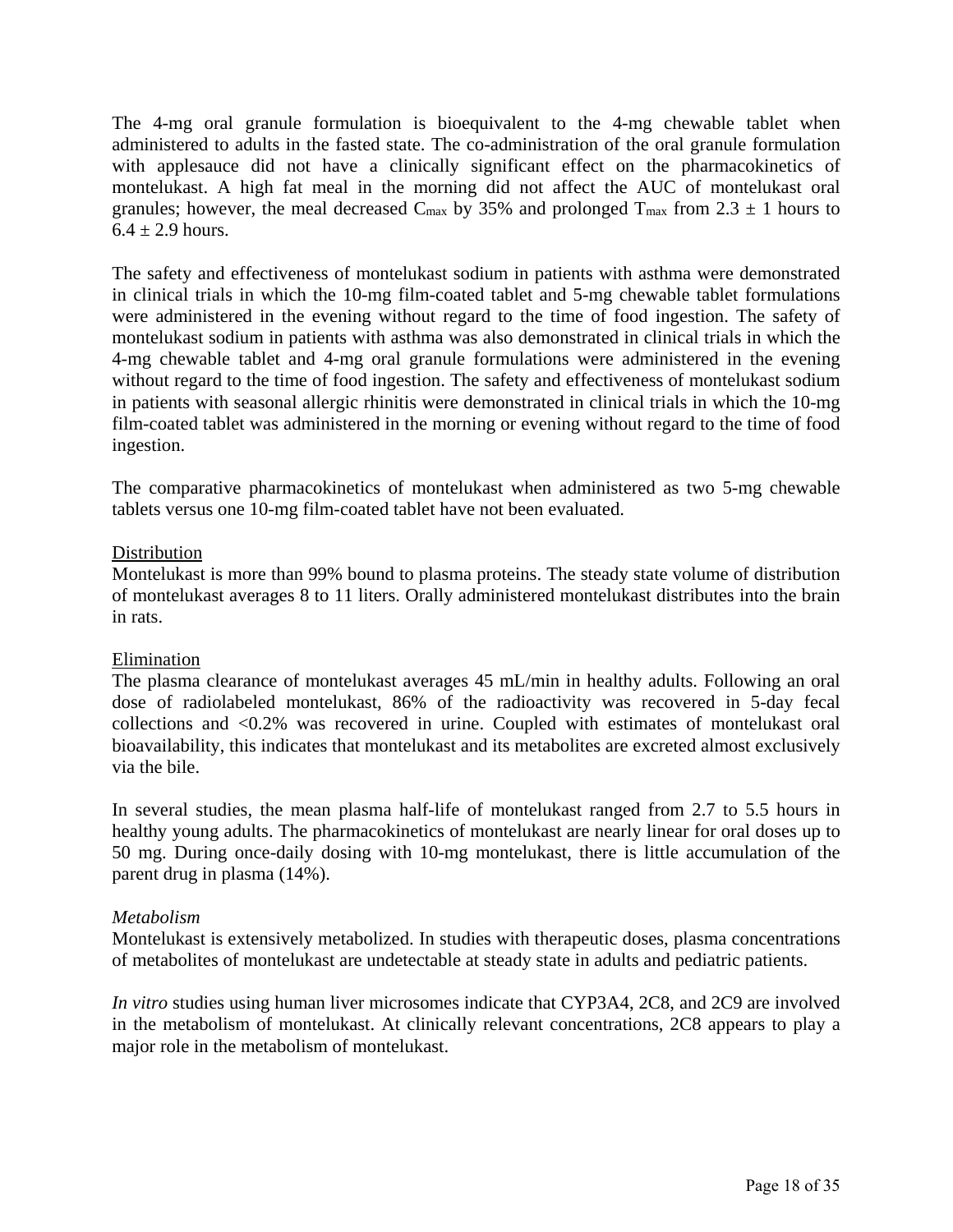## Specific Populations

## *Patients with Hepatic Impairment*

Patients with mild-to-moderate hepatic insufficiency and clinical evidence of cirrhosis had evidence of decreased metabolism of montelukast resulting in 41% (90% CI=7%, 85%) higher mean montelukast AUC following a single 10-mg dose. The elimination of montelukast was slightly prolonged compared with that in healthy subjects (mean half-life, 7.4 hours). No dosage adjustment is required in patients with mild-to-moderate hepatic insufficiency. The pharmacokinetics of montelukast sodium in patients with more severe hepatic impairment or with hepatitis have not been evaluated.

## *Patients with Renal Impairment*

Since montelukast and its metabolites are not excreted in the urine, the pharmacokinetics of montelukast were not evaluated in patients with renal insufficiency. No dosage adjustment is recommended in these patients.

#### *Male and Female Patients*

The pharmacokinetics of montelukast are similar in males and females.

#### *Racial Groups*

Pharmacokinetic differences due to race have not been studied.

#### *Adolescents and Pediatric Patients*

Pharmacokinetic studies evaluated the systemic exposure of the 4-mg oral granule formulation in pediatric patients 6 to 23 months of age, the 4-mg chewable tablets in pediatric patients 2 to 5 years of age, the 5-mg chewable tablets in pediatric patients 6 to 14 years of age, and the 10-mg film-coated tablets in young adults and adolescents  $\geq$ 15 years of age.

The plasma concentration profile of montelukast following administration of the 10-mg filmcoated tablet is similar in adolescents  $\geq$ 15 years of age and young adults. The 10-mg film-coated tablet is recommended for use in patients  $\geq$ 15 years of age.

The mean systemic exposure of the 4-mg chewable tablet in pediatric patients 2 to 5 years of age and the 5-mg chewable tablets in pediatric patients 6 to 14 years of age is similar to the mean systemic exposure of the 10-mg film-coated tablet in adults. The 5-mg chewable tablet should be used in pediatric patients 6 to 14 years of age and the 4-mg chewable tablet should be used in pediatric patients 2 to 5 years of age.

In children 6 to 11 months of age, the systemic exposure to montelukast and the variability of plasma montelukast concentrations were higher than those observed in adults. Based on population analyses, the mean AUC (4296 ng•hr/mL [range 1200 to 7153]) was 60% higher and the mean  $C_{\text{max}}$  (667 ng/mL [range 201 to 1058]) was 89% higher than those observed in adults (mean AUC 2689 ng•hr/mL [range 1521 to 4595]) and mean  $C_{\text{max}}$  (353 ng/mL [range 180 to 548]). The systemic exposure in children 12 to 23 months of age was less variable, but was still higher than that observed in adults. The mean AUC (3574 ng•hr/mL [range 2229 to 5408]) was 33% higher and the mean Cmax (562 ng/mL [range 296 to 814]) was 60% higher than those observed in adults. Safety and tolerability of montelukast in a single-dose pharmacokinetic study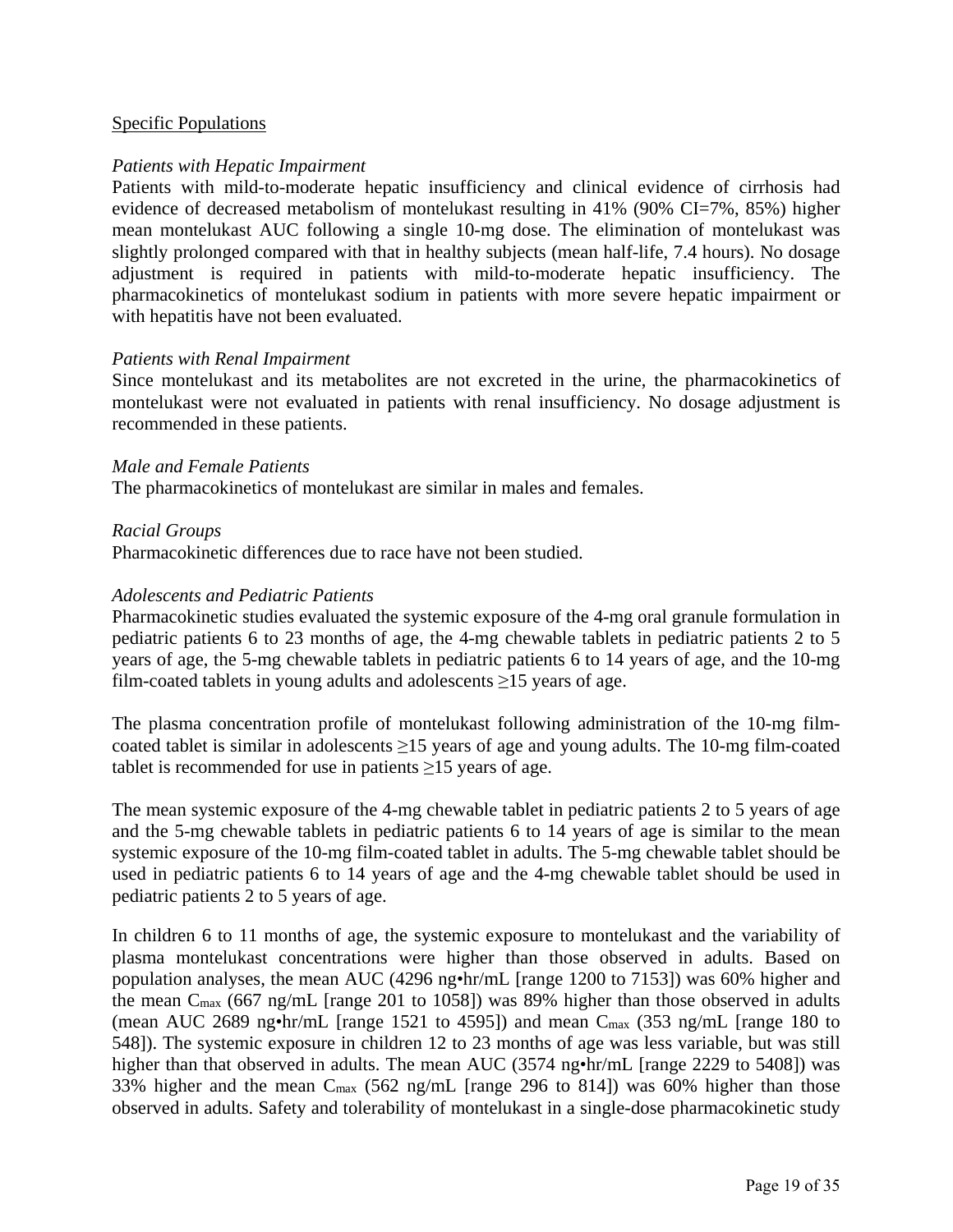in 26 children 6 to 23 months of age were similar to that of patients two years and above *[see Adverse Reactions [\(6.1\)\]](#page-7-0)*. The 4-mg oral granule formulation should be used for pediatric patients 12 to 23 months of age for the treatment of asthma, or for pediatric patients 6 to 23 months of age for the treatment of perennial allergic rhinitis. Since the 4-mg oral granule formulation is bioequivalent to the 4-mg chewable tablet, it can also be used as an alternative formulation to the 4-mg chewable tablet in pediatric patients 2 to 5 years of age.

#### Drug Interaction Studies

#### *Theophylline, Prednisone, and Prednisolone*

Montelukast sodium has been administered with other therapies routinely used in the prophylaxis and chronic treatment of asthma with no apparent increase in adverse reactions. In druginteraction studies, the recommended clinical dose of montelukast did not have clinically important effects on the pharmacokinetics of the following drugs: theophylline, prednisone, and prednisolone.

Montelukast at a dose of 10 mg once daily dosed to pharmacokinetic steady state, did not cause clinically significant changes in the kinetics of a single intravenous dose of theophylline [predominantly a cytochrome P450 (CYP) 1A2 substrate]. Montelukast at doses of ≥100 mg daily dosed to pharmacokinetic steady state, did not cause any clinically significant change in plasma profiles of prednisone or prednisolone following administration of either oral prednisone or intravenous prednisolone.

#### *Oral Contraceptives, fexofenadine, Digoxin, and Warfarin*

In drug interaction studies, the recommended clinical dose of montelukast did not have clinically important effects on the pharmacokinetics of the following drugs: oral contraceptives (norethindrone 1 mg/ethinyl estradiol 35 mcg), digoxin, and warfarin. Montelukast at doses of ≥100 mg daily dosed to pharmacokinetic steady state did not significantly alter the plasma concentrations of either component of an oral contraceptive containing norethindrone 1 mg/ethinyl estradiol 35 mcg. Montelukast at a dose of 10 mg once daily dosed to pharmacokinetic steady state did not change the plasma concentration profile of fexofenadine, did not change the pharmacokinetic profile or urinary excretion of immunoreactive digoxin; did not change the pharmacokinetic profile of warfarin (primarily a substrate of CYP2C9, 3A4 and 1A2) or influence the effect of a single 30-mg oral dose of warfarin on prothrombin time or the International Normalized Ratio (INR).

## *Thyroid Hormones, Sedative Hypnotics, Non-Steroidal Anti-Inflammatory Agents, Benzodiazepines, and Decongestants*

Although additional specific interaction studies were not performed, montelukast sodium was used concomitantly with a wide range of commonly prescribed drugs in clinical studies without evidence of clinical adverse interactions. These medications included thyroid hormones, sedative hypnotics, non-steroidal anti-inflammatory agents, benzodiazepines, and decongestants.

## *Cytochrome P450 (CYP) Enzyme Inducers*

Phenobarbital, which induces hepatic metabolism, decreased the area under the plasma concentration curve (AUC) of montelukast approximately 40% following a single 10-mg dose of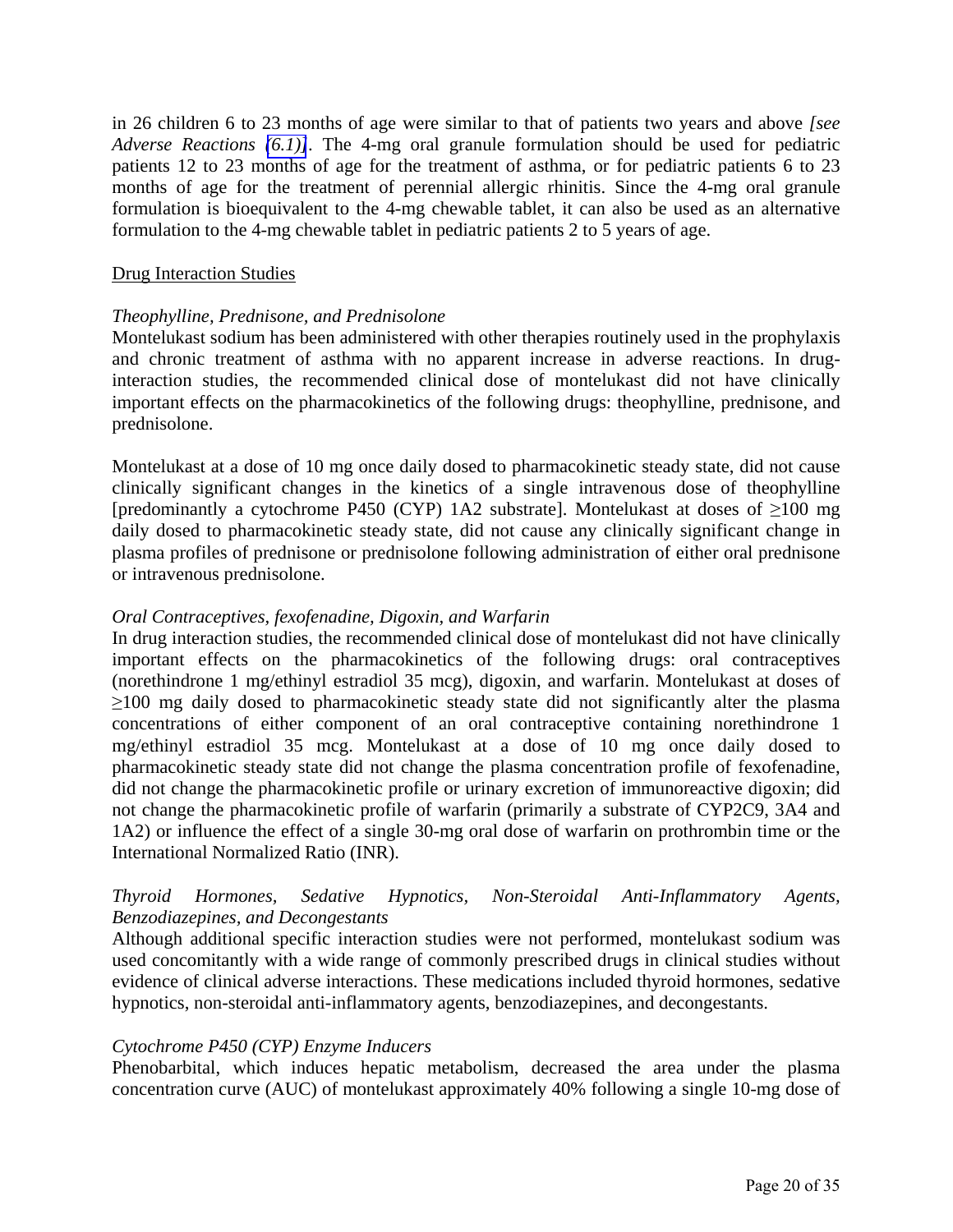<span id="page-20-0"></span>montelukast. No dosage adjustment for montelukast sodium is recommended. It is reasonable to employ appropriate clinical monitoring when potent CYP enzyme inducers, such as phenobarbital or rifampin, are co-administered with montelukast sodium.

#### *Effect of Montelukast on Cytochrome P450 (CYP) Enzymes*

Montelukast is a potent inhibitor of CYP2C8 *in vitro*. However, data from a clinical drug-drug interaction study involving montelukast and rosiglitazone (a probe substrate representative of drugs primarily metabolized by CYP2C8) in 12 healthy individuals demonstrated that the pharmacokinetics of rosiglitazone are not altered when the drugs are coadministered, indicating that montelukast does not inhibit CYP2C8 *in vivo*. Therefore, montelukast is not anticipated to alter the metabolism of drugs metabolized by this enzyme (e.g., paclitaxel, rosiglitazone, and repaglinide). Based on further *in vitro* results in human liver microsomes, therapeutic plasma concentrations of montelukast do not inhibit CYP 3A4, 2C9, 1A2, 2A6, 2C19, or 2D6.

#### *Cytochrome P450 (CYP) Enzyme Inhibitors*

*In vitro* studies have shown that montelukast is a substrate of CYP 2C8, 2C9, and 3A4. Coadministration of montelukast with itraconazole, a strong CYP 3A4 inhibitor, resulted in no significant increase in the systemic exposure of montelukast. Data from a clinical drug interaction study involving montelukast and gemfibrozil (an inhibitor of both CYP 2C8 and 2C9) demonstrated that gemfibrozil, at a therapeutic dose, increased the systemic exposure of montelukast by 4.4-fold. Co-administration of itraconazole, gemfibrozil, and montelukast did not further increase the systemic exposure of montelukast. Based on available clinical experience, no dosage adjustment of montelukast is required upon co-administration with gemfibrozil [*see Overdosage [\(10\)\].](#page-14-0)*

# **13 NONCLINICAL TOXICOLOGY**

## **13.1 Carcinogenesis, Mutagenesis, Impairment of Fertility**

No evidence of tumorigenicity was seen in carcinogenicity studies of either 2 years in Sprague-Dawley rats or 92 weeks in mice at oral gavage doses up to 200 mg/kg/day or 100 mg/kg/day, respectively. The estimated exposure in rats was approximately 120 and 75 times the AUC for adults and children, respectively, at the maximum recommended daily oral dose. The estimated exposure in mice was approximately 45 and 25 times the AUC for adults and children, respectively, at the maximum recommended daily oral dose.

Montelukast demonstrated no evidence of mutagenic or clastogenic activity in the following assays: the microbial mutagenesis assay, the V-79 mammalian cell mutagenesis assay, the alkaline elution assay in rat hepatocytes, the chromosomal aberration assay in Chinese hamster ovary cells, and in the *in vivo* mouse bone marrow chromosomal aberration assay.

In fertility studies in female rats, montelukast produced reductions in fertility and fecundity indices at an oral dose of 200 mg/kg (estimated exposure was approximately 70 times the AUC for adults at the maximum recommended daily oral dose). No effects on female fertility or fecundity were observed at an oral dose of 100 mg/kg (estimated exposure was approximately 20 times the AUC for adults at the maximum recommended daily oral dose). Montelukast had no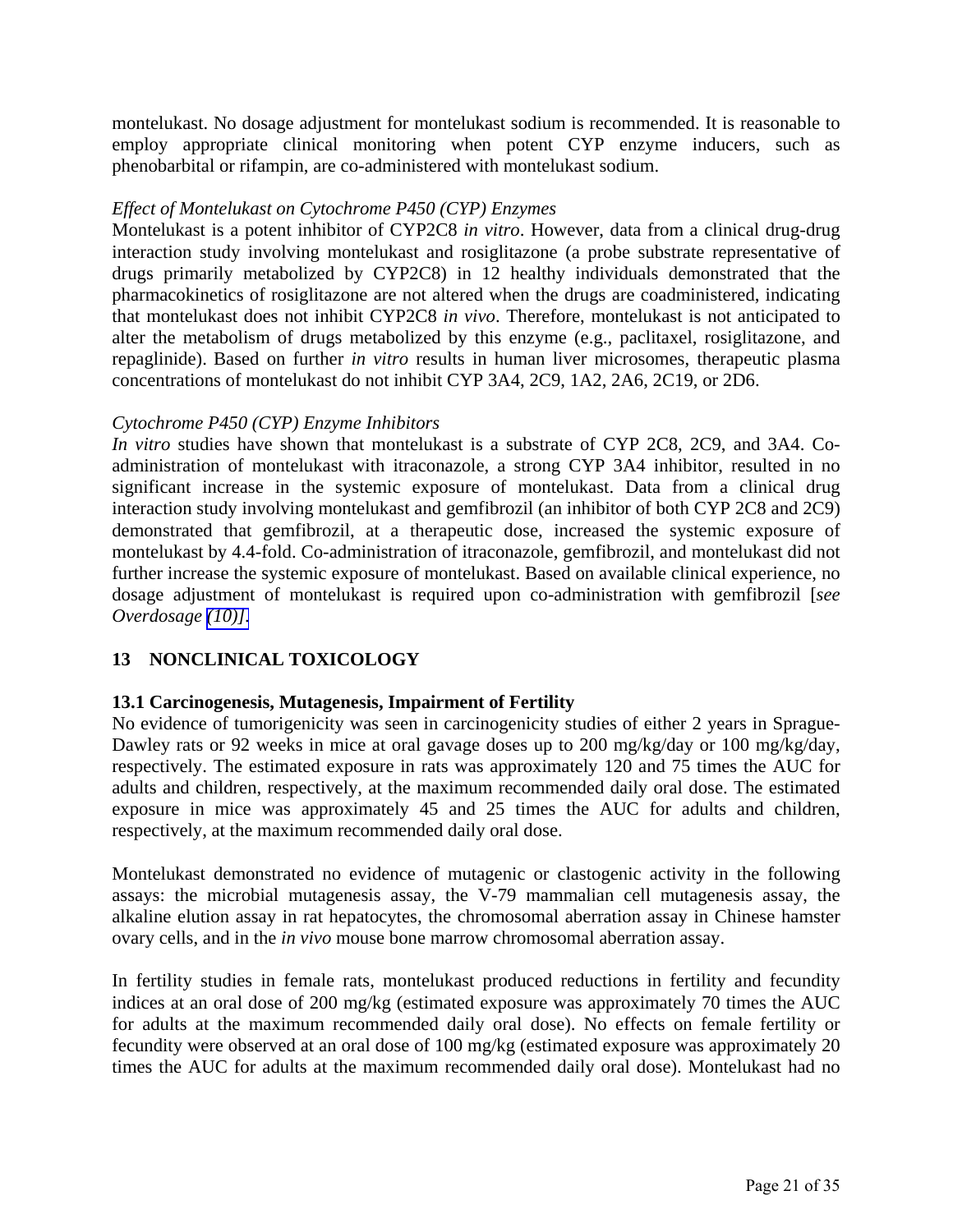<span id="page-21-0"></span>effects on fertility in male rats at oral doses up to 800 mg/kg (estimated exposure was approximately 160 times the AUC for adults at the maximum recommended daily oral dose).

# **14 CLINICAL STUDIES**

## **14.1 Asthma**

## Adults and Adolescents 15 Years of Age and Older with Asthma

Clinical trials in adults and adolescents 15 years of age and older demonstrated there is no additional clinical benefit to montelukast doses above 10 mg once daily.

The efficacy of montelukast sodium for the chronic treatment of asthma in adults and adolescents 15 years of age and older was demonstrated in two (U.S. and Multinational) similarly designed, randomized, 12-week, double-blind, placebo-controlled trials in 1576 patients (795 treated with montelukast sodium, 530 treated with placebo, and 251 treated with active control). The median age was 33 years (range 15 to 85); 56.8% were females and 43.2% were males. The ethnic/racial distribution in these studies was 71.6% Caucasian, 17.7% Hispanic, 7.2% other origins and 3.5% Black. Patients had mild or moderate asthma and were non-smokers who required approximately 5 puffs of inhaled β-agonist per day on an "as-needed" basis. The patients had a mean baseline percent of predicted forced expiratory volume in 1 second (FEV1) of 66% (approximate range, 40 to 90%). The co-primary endpoints in these trials were  $FEV<sub>1</sub>$  and daytime asthma symptoms. In both studies after 12 weeks, a random subset of patients receiving montelukast sodium was switched to placebo for an additional 3 weeks of double-blind treatment to evaluate for possible rebound effects.

The results of the U.S. trial on the primary endpoint, morning FEV<sub>1</sub>, expressed as mean percent change from baseline averaged over the 12-week treatment period, are shown in FIGURE 2. Compared with placebo, treatment with one montelukast sodium 10-mg tablet daily in the evening resulted in a statistically significant increase in FEV<sub>1</sub> percent change from baseline (13%-change in the group treated with montelukast sodium vs. 4.2%-change in the placebo group,  $p<0.001$ ; the change from baseline in  $FEV<sub>1</sub>$  for montelukast sodium was 0.32 liters compared with 0.10 liters for placebo, corresponding to a between-group difference of 0.22 liters  $(p<0.001, 95\%$  CI 0.17 liters, 0.27 liters). The results of the Multinational trial on FEV<sub>1</sub> were similar.



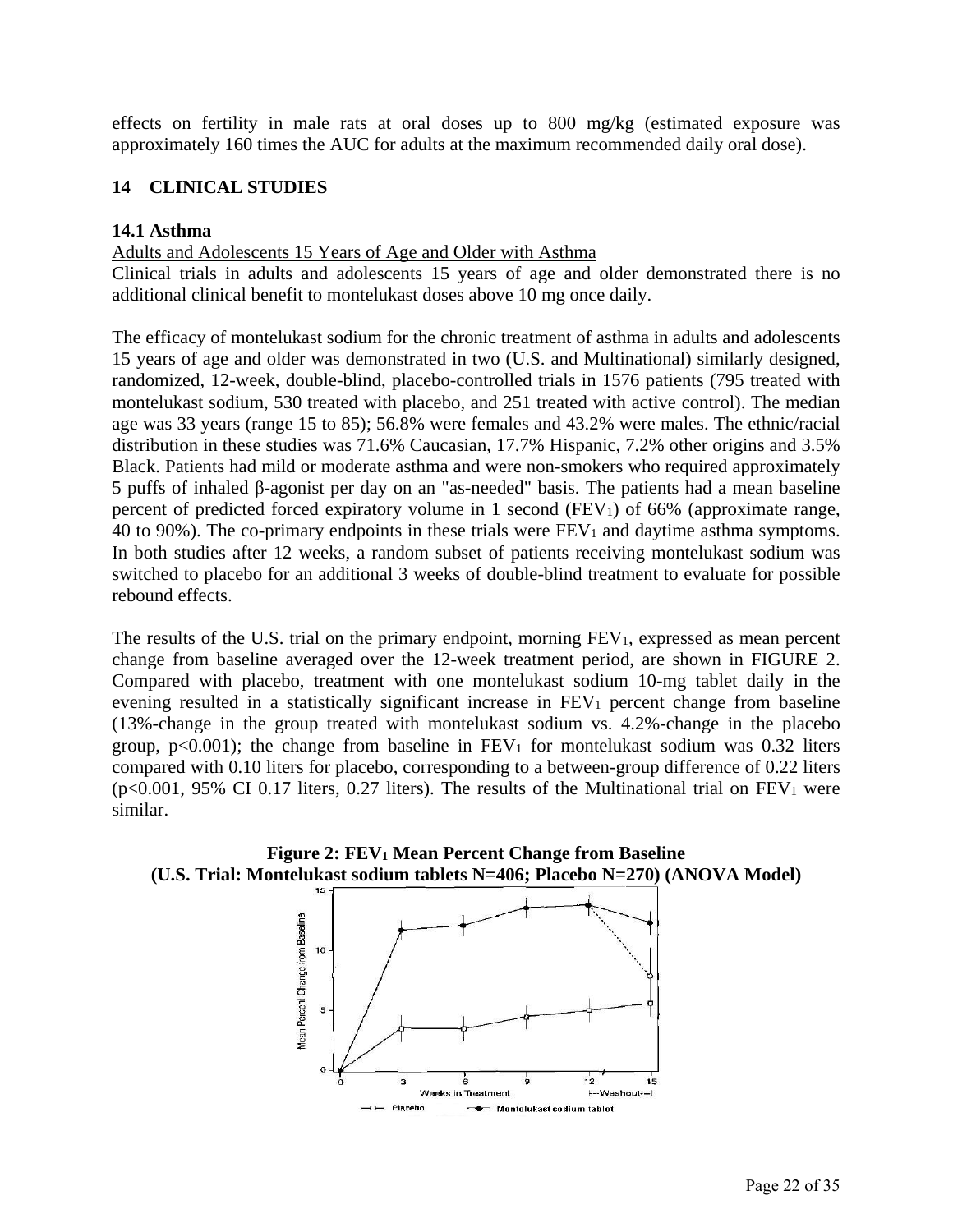The effect of montelukast sodium on other primary and secondary endpoints, represented by the Multinational study is shown in TABLE 6. Results on these endpoints were similar in the US study.

|                                                          | <b>Montelukast Sodium</b> |                 | Placebo                                |     |                 |                                        |
|----------------------------------------------------------|---------------------------|-----------------|----------------------------------------|-----|-----------------|----------------------------------------|
| Endpoint                                                 | N                         | <b>Baseline</b> | Mean Change<br>from<br><b>Baseline</b> | N   | <b>Baseline</b> | Mean Change<br>from<br><b>Baseline</b> |
| Daytime Asthma<br>Symptoms $(0 \text{ to } 6)$<br>scale) | 372                       | 2.35            | $-0.49*$                               | 245 | 2.40            | $-0.26$                                |
| $\beta$ -agonist (puffs per<br>day)                      | 371                       | 5.35            | $-1.65^*$                              | 241 | 5.78            | $-0.42$                                |
| AM PEFR (L/min)                                          | 372                       | 339.57          | $25.03*$                               | 244 | 335.24          | 1.83                                   |
| $PM$ PEFR $(L/min)$                                      | 372                       | 355.23          | $20.13*$                               | 244 | 354.02          | $-0.49$                                |
| Nocturnal<br>Awakenings (#/week)                         | 285                       | 5.46            | $-2.03*$                               | 195 | 5.57            | $-0.78$                                |

**Table 6: Effect of Montelukast sodium on Primary and Secondary Endpoints in a Multinational Placebo-controlled Trial (ANOVA Model)** 

\*p<0.001, compared with placebo

Both studies evaluated the effect of montelukast sodium on secondary outcomes, including asthma attack (utilization of health-care resources such as an unscheduled visit to a doctor's office, emergency room, or hospital; or treatment with oral, intravenous, or intramuscular corticosteroid), and use of oral corticosteroids for asthma rescue. In the Multinational study, significantly fewer patients (15.6% of patients) on montelukast sodium experienced asthma attacks compared with patients on placebo  $(27.3\%, p< 0.001)$ . In the US study, 7.8% of patients on montelukast sodium and 10.3% of patients on placebo experienced asthma attacks, but the difference between the two treatment groups was not significant  $(p=0.334)$ . In the Multinational study, significantly fewer patients (14.8% of patients) on montelukast sodium were prescribed oral corticosteroids for asthma rescue compared with patients on placebo  $(25.7\% , p < 0.001)$ . In the US study, 6.9% of patients on montelukast sodium and 9.9% of patients on placebo were prescribed oral corticosteroids for asthma rescue, but the difference between the two treatment groups was not significant (p=0.196).

# Onset of Action and Maintenance of Effects

In each placebo-controlled trial in adults, the treatment effect of montelukast sodium, measured by daily diary card parameters, including symptom scores, "as-needed" β-agonist use, and PEFR measurements, was achieved after the first dose and was maintained throughout the dosing interval (24 hours). No significant change in treatment effect was observed during continuous once-daily evening administration in non-placebo-controlled extension trials for up to one year. Withdrawal of montelukast sodium in asthmatic patients after 12 weeks of continuous use did not cause rebound worsening of asthma.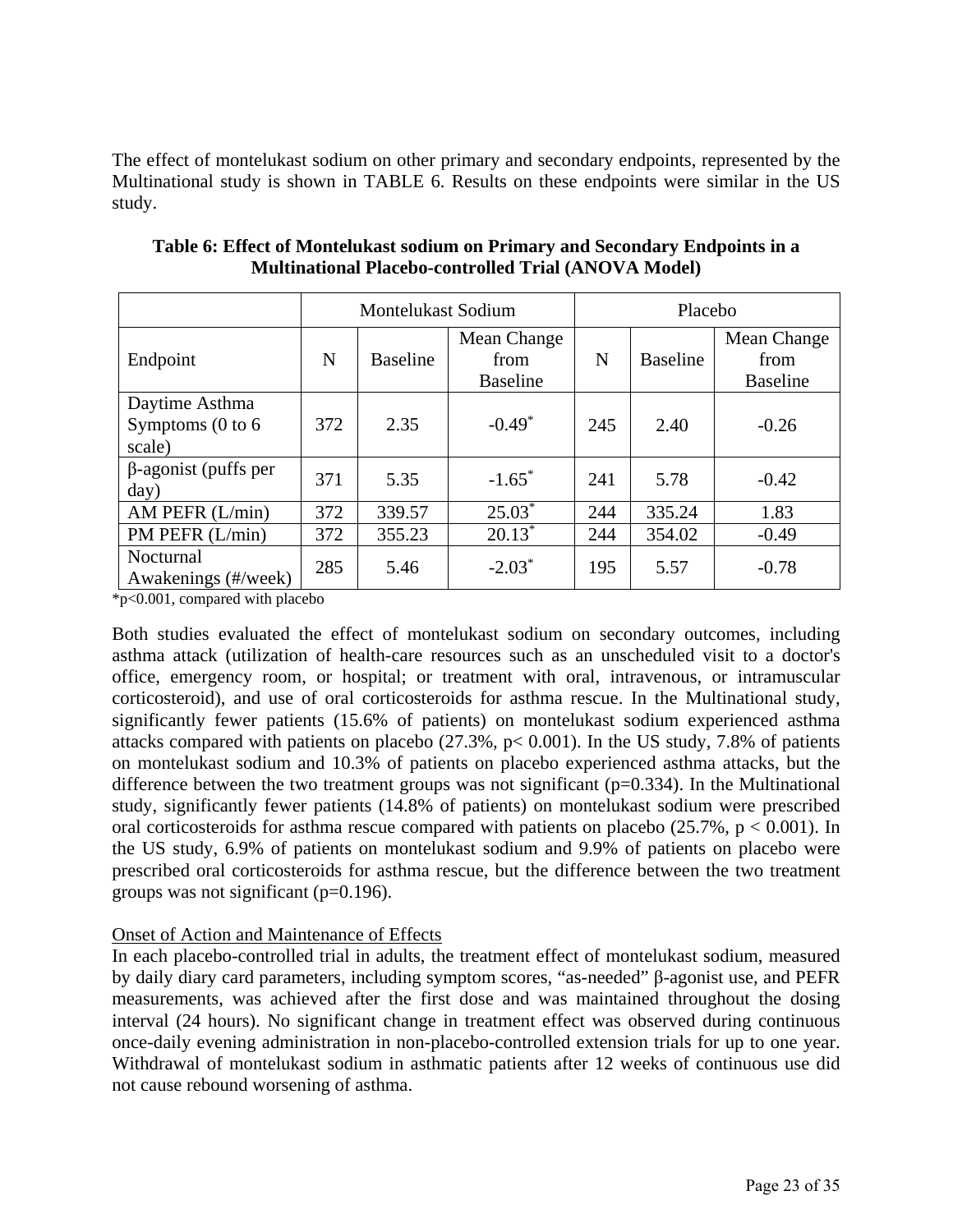## Pediatric Patients 6 to 14 Years of Age with Asthma

The efficacy of montelukast sodium in pediatric patients 6 to 14 years of age was demonstrated in one 8-week, double-blind, placebo-controlled trial in 336 patients (201 treated with montelukast sodium and 135 treated with placebo) using an inhaled β-agonist on an "as-needed" basis. The patients had a mean baseline percent predicted  $FEV<sub>1</sub>$  of 72% (approximate range, 45 to 90%) and a mean daily inhaled β-agonist requirement of 3.4 puffs of albuterol. Approximately 36% of the patients were on inhaled corticosteroids. The median age was 11 years (range 6 to 15); 35.4% were females and 64.6% were males. The ethnic/racial distribution in this study was 80.1% Caucasian, 12.8% Black, 4.5% Hispanic, and 2.7% other origins.

Compared with placebo, treatment with one 5-mg montelukast sodium chewable tablet daily resulted in a significant improvement in mean morning  $FEV<sub>1</sub>$  percent change from baseline (8.7% in the group treated with montelukast sodium vs. 4.2% change from baseline in the placebo group,  $p<0.001$ ). There was a significant decrease in the mean percentage change in daily "as-needed" inhaled β-agonist use (11.7% decrease from baseline in the group treated with montelukast sodium vs. 8.2% increase from baseline in the placebo group,  $p<0.05$ ). This effect represents a mean decrease from baseline of 0.56 and 0.23 puffs per day for the montelukast and placebo groups, respectively. Subgroup analyses indicated that younger pediatric patients aged 6 to 11 had efficacy results comparable to those of the older pediatric patients aged 12 to 14.

Similar to the adult studies, no significant change in the treatment effect was observed during continuous once-daily administration in one open-label extension trial without a concurrent placebo group for up to 6 months.

## Pediatric Patients 2 to 5 Years of Age with Asthma

The efficacy of montelukast sodium for the chronic treatment of asthma in pediatric patients 2 to 5 years of age was explored in a 12-week, placebo-controlled safety and tolerability study in 689 patients, 461 of whom were treated with montelukast sodium. The median age was 4 years (range 2 to 6); 41.5% were females and 58.5% were males. The ethnic/racial distribution in this study was 56.5% Caucasian, 20.9% Hispanic, 14.4% other origins, and 8.3% Black.

While the primary objective was to determine the safety and tolerability of montelukast sodium in this age group, the study included exploratory efficacy evaluations, including daytime and overnight asthma symptom scores, β-agonist use, oral corticosteroid rescue, and the physician's global evaluation. The findings of these exploratory efficacy evaluations, along with pharmacokinetics and extrapolation of efficacy data from older patients, support the overall conclusion that montelukast sodium is efficacious in the maintenance treatment of asthma in patients 2 to 5 years of age.

## Effects in Patients on Concomitant Inhaled Corticosteroids

Separate trials in adults evaluated the ability of montelukast sodium to add to the clinical effect of inhaled corticosteroids and to allow inhaled corticosteroid tapering when used concomitantly.

One randomized, placebo-controlled, parallel-group trial (n=226) enrolled adults with stable asthma with a mean FEV<sub>1</sub> of approximately 84% of predicted who were previously maintained on various inhaled corticosteroids (delivered by metered-dose aerosol or dry powder inhalers).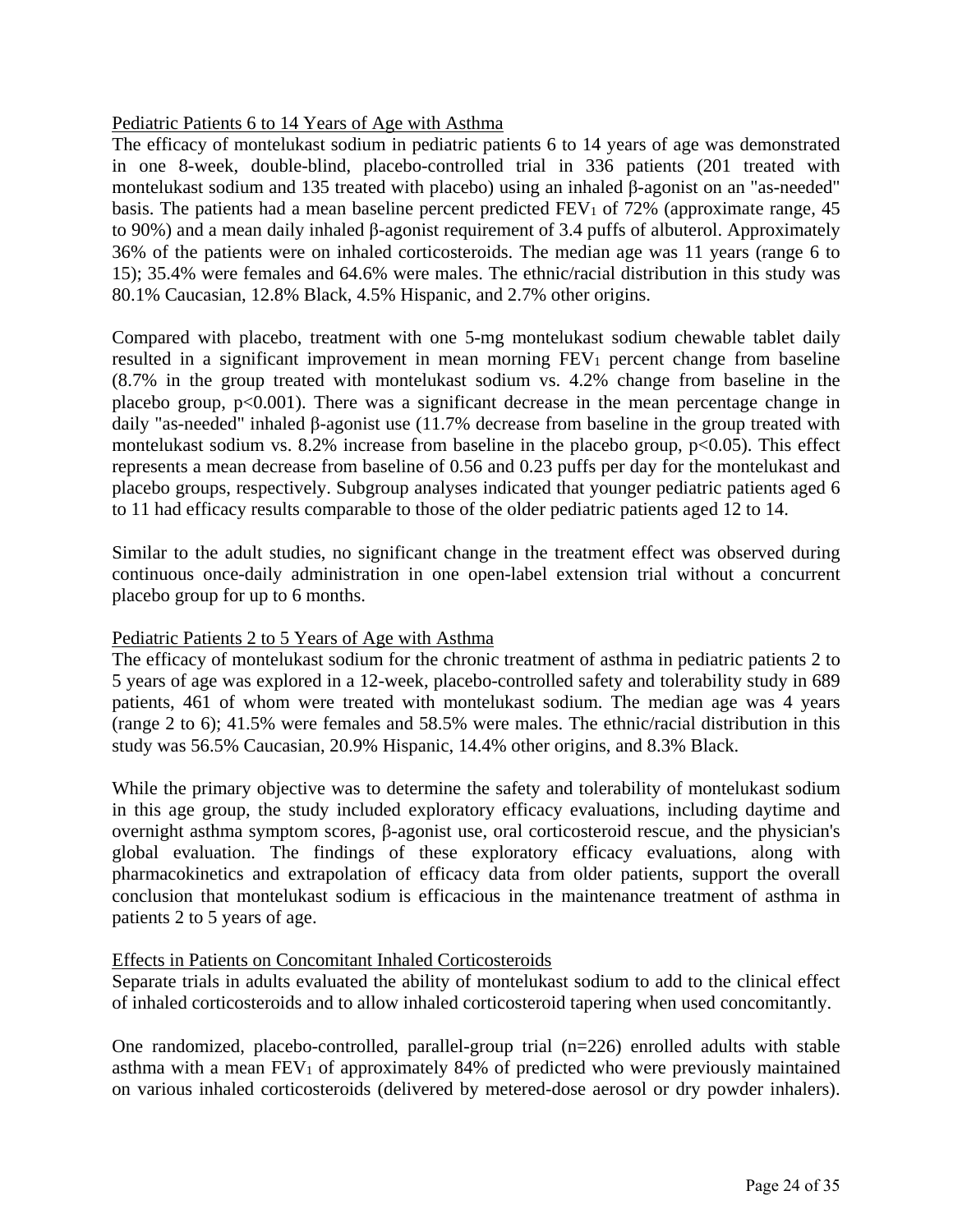<span id="page-24-1"></span><span id="page-24-0"></span>The median age was 41.5 years (range 16 to 70); 52.2% were females and 47.8% were males. The ethnic/racial distribution in this study was 92% Caucasian, 3.5% Black, 2.2% Hispanic, and 2.2% Asian. The types of inhaled corticosteroids and their mean baseline requirements included beclomethasone dipropionate (mean dose, 1203 mcg/day), triamcinolone acetonide (mean dose, 2004 mcg/day), flunisolide (mean dose, 1971 mcg/day), fluticasone propionate (mean dose, 1083 mcg/day), or budesonide (mean dose, 1192 mcg/day). Some of these inhaled corticosteroids were non-U.S.-approved formulations, and doses expressed may not be ex-actuator. The pre-study inhaled corticosteroid requirements were reduced by approximately 37% during a 5- to 7-week placebo run-in period designed to titrate patients toward their lowest effective inhaled corticosteroid dose. Treatment with montelukast sodium resulted in a further 47% reduction in mean inhaled corticosteroid dose compared with a mean reduction of 30% in the placebo group over the 12-week active treatment period ( $p \le 0.05$ ). It is not known whether the results of this study can be generalized to patients with asthma who require higher doses of inhaled corticosteroids or systemic corticosteroids.

In another randomized, placebo-controlled, parallel-group trial (n=642) in a similar population of adult patients previously maintained, but not adequately controlled, on inhaled corticosteroids (beclomethasone 336 mcg/day), the addition of montelukast sodium to beclomethasone resulted in statistically significant improvements in FEV<sub>1</sub> compared with those patients who were continued on beclomethasone alone or those patients who were withdrawn from beclomethasone and treated with montelukast or placebo alone over the last 10 weeks of the 16-week, blinded treatment period. Patients who were randomized to treatment arms containing beclomethasone had statistically significantly better asthma control than those patients randomized to montelukast sodium alone or placebo alone as indicated by FEV1, daytime asthma symptoms, PEFR, nocturnal awakenings due to asthma, and "as-needed" β-agonist requirements.

In adult patients with asthma with documented aspirin sensitivity, nearly all of whom were receiving concomitant inhaled and/or oral corticosteroids, a 4-week, randomized, parallel-group trial (n=80) demonstrated that montelukast sodium, compared with placebo, resulted in significant improvement in parameters of asthma control. The magnitude of effect of montelukast sodium in aspirin-sensitive patients was similar to the effect observed in the general population of asthma patients studied. The effect of montelukast sodium on the bronchoconstrictor response to aspirin or other non-steroidal anti-inflammatory drugs in aspirinsensitive asthmatic patients has not been evaluated *[see Warnings and Precautions [\(5.4\)\]](#page-6-2)*.

## **14.2 Exercise-Induced Bronchoconstriction (EIB)**

## Exercise-Induced Bronchoconstriction (Adults, Adolescents, and Pediatric Patients 6 years of age and older)

The efficacy of montelukast sodium, 10 mg, when given as a single dose 2 hours before exercise for the prevention of EIB was investigated in three (U.S. and Multinational), randomized, double-blind, placebo-controlled crossover studies that included a total of 160 adult and adolescent patients 15 years of age and older with EIB. Exercise challenge testing was conducted at 2 hours, 8.5 or 12 hours, and 24 hours following administration of a single dose of study drug (montelukast sodium 10 mg or placebo). The primary endpoint was the mean maximum percent fall in  $FEV<sub>1</sub>$  following the 2 hours post-dose exercise challenge in all three studies (Study A, Study B, and Study C). In Study A, a single dose of montelukast sodium 10 mg demonstrated a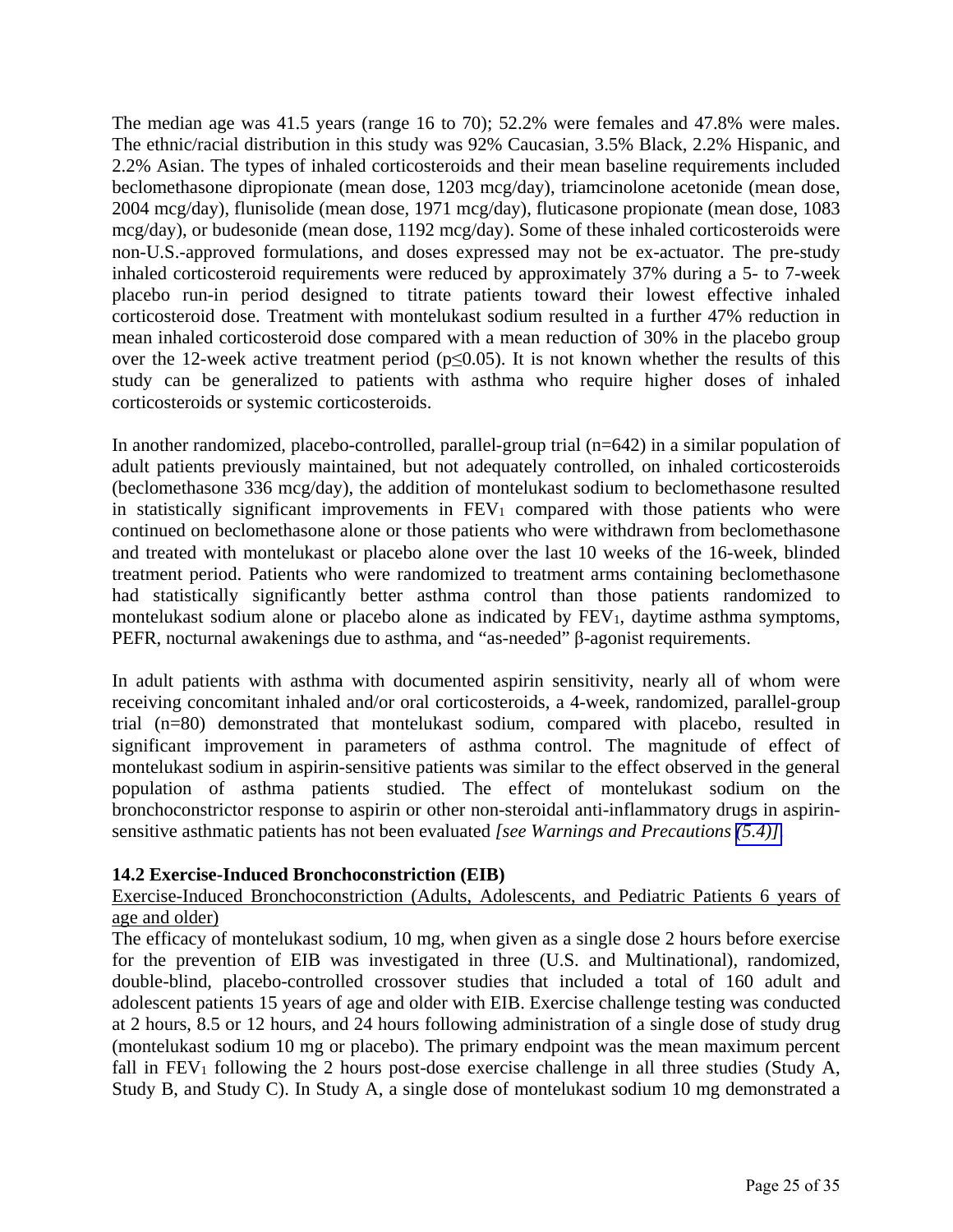statistically significant protective benefit against EIB when taken 2 hours prior to exercise. Some patients were protected from EIB at 8.5 and 24 hours after administration; however, some patients were not. The results for the mean maximum percent fall at each timepoint in Study A are shown in TABLE 7 and are representative of the results from the other two studies.

| Time of exercise<br>challenge following<br>medication<br>administration | Mean Maximum percent fall in<br>FEV <sub>1</sub> |         | Treatment difference % for<br>Montelukast Sodium versus<br>Placebo $(95\% \text{ CI})^*$ |
|-------------------------------------------------------------------------|--------------------------------------------------|---------|------------------------------------------------------------------------------------------|
|                                                                         | Montelukast<br>Sodium                            | Placebo |                                                                                          |
| 2 hours                                                                 | 13                                               | 22      | $-9(-12,-5)$                                                                             |
| 8.5 hours                                                               | $12^{\circ}$                                     | 17      | $-5(-9,-2)$                                                                              |
| 24 hours                                                                |                                                  | 14      | $-4$ $(-7, -1)$                                                                          |

| Table 7: Mean Maximum Percent Fall in FEV <sub>1</sub> Following Exercise Challenge in Study A |
|------------------------------------------------------------------------------------------------|
| $(N=47)$ ANOVA Model                                                                           |

\*Least squares-mean

The efficacy of montelukast sodium 5-mg chewable tablets, when given as a single dose 2 hours before exercise for the prevention of EIB, was investigated in one multinational, randomized, double-blind, placebo-controlled crossover study that included a total of 64 pediatric patients 6 to 14 years of age with EIB. Exercise challenge testing was conducted at 2 hours and 24 hours following administration of a single dose of study drug (montelukast sodium 5 mg or placebo). The primary endpoint was the mean maximum percent fall in  $FEV<sub>1</sub>$  following the 2 hours postdose exercise challenge. A single dose of montelukast sodium 5 mg demonstrated a statistically significant protective benefit against EIB when taken 2 hours prior to exercise (TABLE 8). Similar results were shown at 24 hours post-dose (a secondary endpoint). Some patients were protected from EIB at 24 hours after administration; however, some patients were not. No timepoints were assessed between 2 and 24 hours post-dose.

## Table 8: Mean Maximum Percent Fall in FEV<sub>1</sub> Following Exercise Challenge in Pediatric **Patients (N=64) ANOVA Model**

| Time of exercise challenge<br>following medication<br>administration | Mean Maximum percent fall in<br>$FEV_1*$ |    | Treatment difference %<br>for Montelukast Sodium<br>versus Placebo (95% CI)* |
|----------------------------------------------------------------------|------------------------------------------|----|------------------------------------------------------------------------------|
|                                                                      | Placebo<br><b>Montelukast Sodium</b>     |    |                                                                              |
| 2 hours                                                              | 20                                       |    | $-5(-9,-1)$                                                                  |
| 24 hours                                                             |                                          | די | $-4$ $(-7, -1)$                                                              |

\*Least squares-mean

The efficacy of montelukast sodium for prevention of EIB in patients below 6 years of age has not been established.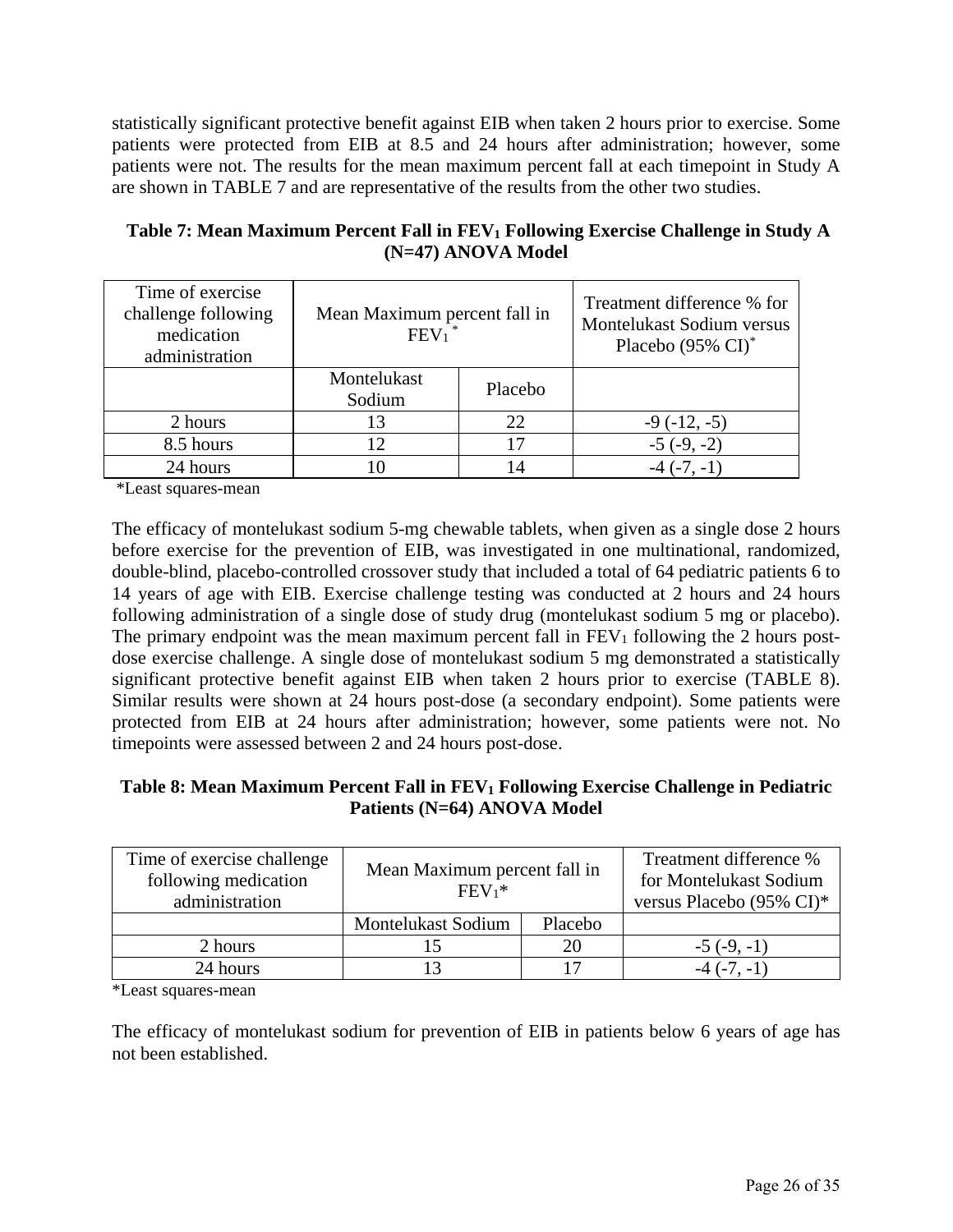<span id="page-26-0"></span>Daily administration of montelukast sodium for the chronic treatment of asthma has not been established to prevent acute episodes of EIB.

In a 12-week, randomized, double-blind, parallel group study of 110 adult and adolescent asthmatics 15 years of age and older, with a mean baseline FEV1 percent of predicted of 83% and with documented exercise-induced exacerbation of asthma, treatment with montelukast sodium, 10 mg, once daily in the evening, resulted in a statistically significant reduction in mean maximal percent fall in  $FEV_1$  and mean time to recovery to within 5% of the pre-exercise  $FEV_1$ . Exercise challenge was conducted at the end of the dosing interval (i.e., 20 to 24 hours after the preceding dose). This effect was maintained throughout the 12-week treatment period indicating that tolerance did not occur. Montelukast sodium did not, however, prevent clinically significant deterioration in maximal percent fall in  $FEV_1$  after exercise (i.e.,  $\geq$ 20% decrease from preexercise baseline) in 52% of patients studied. In a separate crossover study in adults, a similar effect was observed after two once-daily 10-mg doses of montelukast sodium.

In pediatric patients 6 to 14 years of age, using the 5-mg chewable tablet, a 2-day crossover study demonstrated effects similar to those observed in adults when exercise challenge was conducted at the end of the dosing interval (i.e., 20 to 24 hours after the preceding dose).

## **14.3 Allergic Rhinitis (Seasonal and Perennial)**

#### Seasonal Allergic Rhinitis

The efficacy of montelukast sodium tablets for the treatment of seasonal allergic rhinitis was investigated in 5 similarly designed, randomized, double-blind, parallel-group, placebo- and active-controlled (loratadine) trials conducted in North America. The 5 trials enrolled a total of 5029 patients, of whom 1799 were treated with montelukast sodium tablets. Patients were 15 to 82 years of age with a history of seasonal allergic rhinitis, a positive skin test to at least one relevant seasonal allergen, and active symptoms of seasonal allergic rhinitis at study entry.

The period of randomized treatment was 2 weeks in 4 trials and 4 weeks in one trial. The primary outcome variable was mean change from baseline in daytime nasal symptoms score (the average of individual scores of nasal congestion, rhinorrhea, nasal itching, sneezing) as assessed by patients on a 0-3 categorical scale.

Four of the five trials showed a significant reduction in daytime nasal symptoms scores with montelukast sodium 10-mg tablets compared with placebo. The results of one trial are shown below. The median age in this trial was 35 years (range 15 to 81); 65.4% were females and 34.6% were males. The ethnic/racial distribution in this study was 83.1% Caucasian, 6.4% other origins, 5.8% Black, and 4.8% Hispanic. The mean changes from baseline in daytime nasal symptoms score in the treatment groups that received montelukast sodium tablets, loratadine, and placebo are shown in TABLE 9. The remaining three trials that demonstrated efficacy showed similar results. Efficacy was demonstrated for seasonal allergic rhinitis when montelukast was administered in the morning or the evening.

## **[Table 9:](#page-27-0) Effects of Montelukast sodium tablets on Daytime Nasal Symptoms Score\* in a Placebo- and Active-controlled Trial in Patients with Seasonal Allergic Rhinitis (ANCOVA Model)**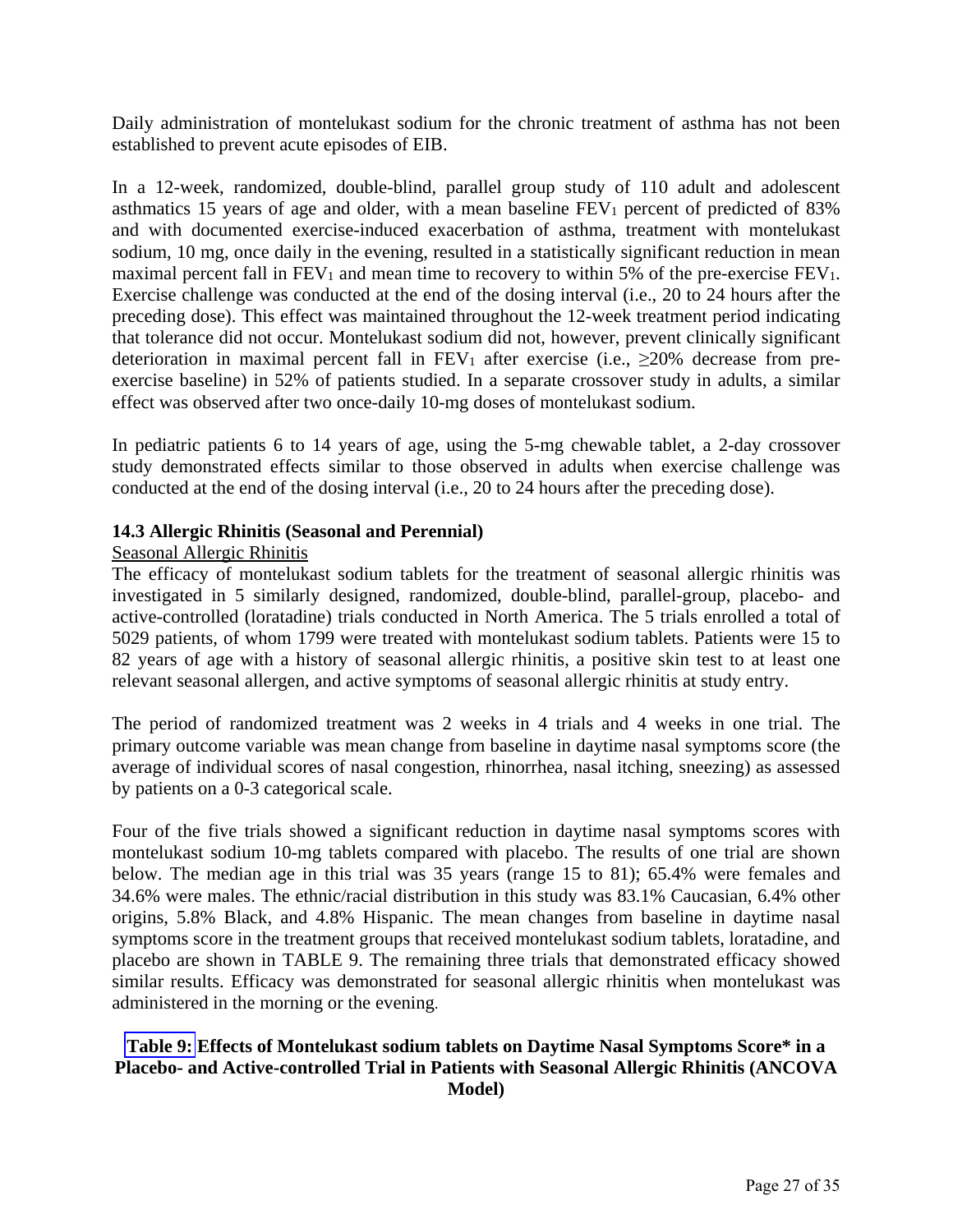<span id="page-27-0"></span>

| Treatment Group (N)                                 | <b>Baseline</b><br><b>Mean Score</b> | Mean Change<br>from Baseline | Difference Between<br><b>Treatment and Placebo</b><br>(95% CI) Least-Squares Mean |
|-----------------------------------------------------|--------------------------------------|------------------------------|-----------------------------------------------------------------------------------|
| <b>Montelukast Sodium</b><br>Tablets 10 mg<br>(344) | 2.09                                 | $-0.39$                      | $-0.13^{\dagger}$ ( $-0.21, -0.06$ )                                              |
| Placebo<br>(351)                                    | 2.10                                 | $-0.26$                      | N.A.                                                                              |
| Active Control <sup>‡</sup><br>(Loratadine 10 mg)   | 2.06                                 | $-0.46$                      | $-0.24^{\dagger}$ (-0.31, -0.17)                                                  |

\* Average of individual scores of nasal congestion, rhinorrhea, nasal itching, sneezing as assessed by patients on a 0-3 categorical scale.

† Statistically different from placebo (p≤0.001).

‡ The study was not designed for statistical comparison between montelukast sodium and the active control (loratadine).

## Perennial Allergic Rhinitis

The efficacy of montelukast sodium tablets for the treatment of perennial allergic rhinitis was investigated in 2 randomized, double-blind, placebo-controlled studies conducted in North America and Europe. The two studies enrolled a total of 3357 patients, of whom 1632 received montelukast sodium 10-mg tablets. Patients 15 to 82 years of age with perennial allergic rhinitis as confirmed by history and a positive skin test to at least one relevant perennial allergen (dust mites, animal dander, and/or mold spores), who had active symptoms at the time of study entry, were enrolled.

In the study in which efficacy was demonstrated, the median age was 35 years (range 15 to 81); 64.1% were females and 35.9% were males. The ethnic/racial distribution in this study was 83.2% Caucasian, 8.1% Black, 5.4% Hispanic, 2.3% Asian, and 1.0% other origins. Montelukast sodium 10-mg tablets once daily was shown to significantly reduce symptoms of perennial allergic rhinitis over a 6-week treatment period (TABLE 10); in this study the primary outcome variable was mean change from baseline in daytime nasal symptoms score (the average of individual scores of nasal congestion, rhinorrhea, and sneezing).

## **Table 10: Effects of Montelukast sodium tablets on Daytime Nasal Symptoms Score\* in a Placebo-controlled Trial in Patients with Perennial Allergic Rhinitis (ANCOVA Model)**

| Treatment Group (N)                               | <b>Baseline Mean</b><br>Score | Mean Change from<br><b>Baseline</b> | Difference Between<br><b>Treatment and Placebo</b><br>(95% CI) Least-Squares<br>Mean |
|---------------------------------------------------|-------------------------------|-------------------------------------|--------------------------------------------------------------------------------------|
| <b>Montelukast Sodium</b><br>Tablets 10 mg (1000) | 2.09                          | $-0.42$                             | $-0.08^{\dagger}$ (-0.12, -0.04)                                                     |
| Placebo (980)                                     | 2.10                          | $-0.35$                             | N.A.                                                                                 |

\*Average of individual scores of nasal congestion, rhinorrhea, sneezing as assessed by patients on a 0-3 categorical scale.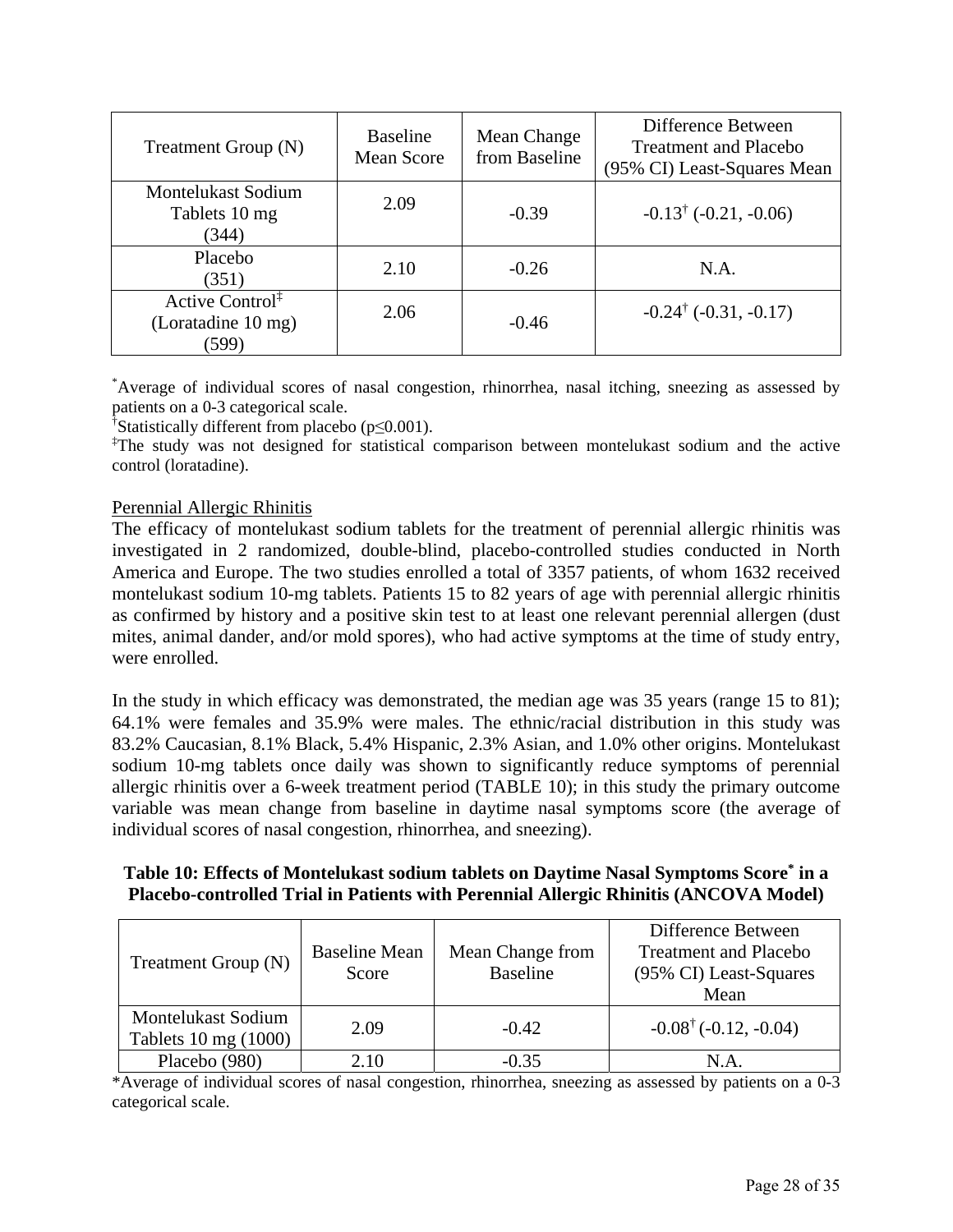<span id="page-28-0"></span>† Statistically different from placebo (p≤0.001).

The other 6-week study evaluated montelukast sodium 10 mg (n=626), placebo (n=609), and an active-control (cetirizine 10 mg; n=120). The primary analysis compared the mean change from baseline in daytime nasal symptoms score for montelukast sodium vs. placebo over the first 4 weeks of treatment; the study was not designed for statistical comparison between montelukast sodium and the active-control. The primary outcome variable included nasal itching in addition to nasal congestion, rhinorrhea, and sneezing. The estimated difference between montelukast sodium and placebo was -0.04 with a 95% CI of (-0.09, 0.01). The estimated difference between the active-control and placebo was -0.10 with a 95% CI of (-0.19, -0.01).

# **16 HOW SUPPLIED/STORAGE AND HANDLING**

Montelukast Sodium Oral Granules, USP 4 mg: white granules with 500 mg net weight, packed in a child-resistant foil sachet.

**NDC** 27241-015-31 unit of use carton with 30 sachets.

Montelukast Sodium Chewable Tablets, USP 4 mg: pink colored, slightly mottled, circular, biconvex, uncoated tablets, with code 'MT1' engraved on one side and plain on the other side. **NDC** 27241-016-03 unit of use high-density polyethylene (HDPE) bottles of 30 with a polypropylene child-resistant cap, an aluminum foil induction seal, and silica gel canister. **NDC** 27241-016-09 unit of use high-density polyethylene (HDPE) bottles of 90 with a polypropylene child-resistant cap, an aluminum foil induction seal, and silica gel canister.

Montelukast Sodium Chewable Tablets, USP 5 mg: pink colored, slightly mottled, circular, biconvex, uncoated tablets, with code 'MT2' engraved on one side and plain on the other side. **NDC** 27241-017-03 unit of use high-density polyethylene (HDPE) bottles of 30 with a polypropylene child-resistant cap, an aluminum foil induction seal, and silica gel canister. **NDC** 27241-017-09 unit of use high-density polyethylene (HDPE) bottles of 90 with a polypropylene child-resistant cap, an aluminum foil induction seal, and silica gel canister.

Montelukast Sodium Tablets, USP 10 mg: beige colored, circular, biconvex, film-coated tablets with code 'MO1' engraved on one side and plain on the other side.

**NDC** 27241-018-03 unit of use high-density polyethylene (HDPE) bottles of 30 with a polypropylene child-resistant cap, an aluminum foil induction seal, and silica gel canister.

**NDC** 27241-018-09 unit of use high-density polyethylene (HDPE) bottles of 90 with a polypropylene child-resistant cap, an aluminum foil induction seal, and silica gel canister.

**NDC** 27241-018-90 high-density polyethylene (HDPE) bottles of 1000 with a polypropylene continuous threaded cap, an aluminum foil induction seal, and silica gel canister.

## Storage

Store montelukast sodium 4-mg oral granules, 4-mg chewable tablets, 5-mg chewable tablets and 10-mg film-coated tablets at 20°C to 25°C (68°F to 77°F); excursions permitted to 15°C to 30°C (59°F to 86°F) [see USP Controlled Room Temperature]. Protect from moisture and light. Store in original package.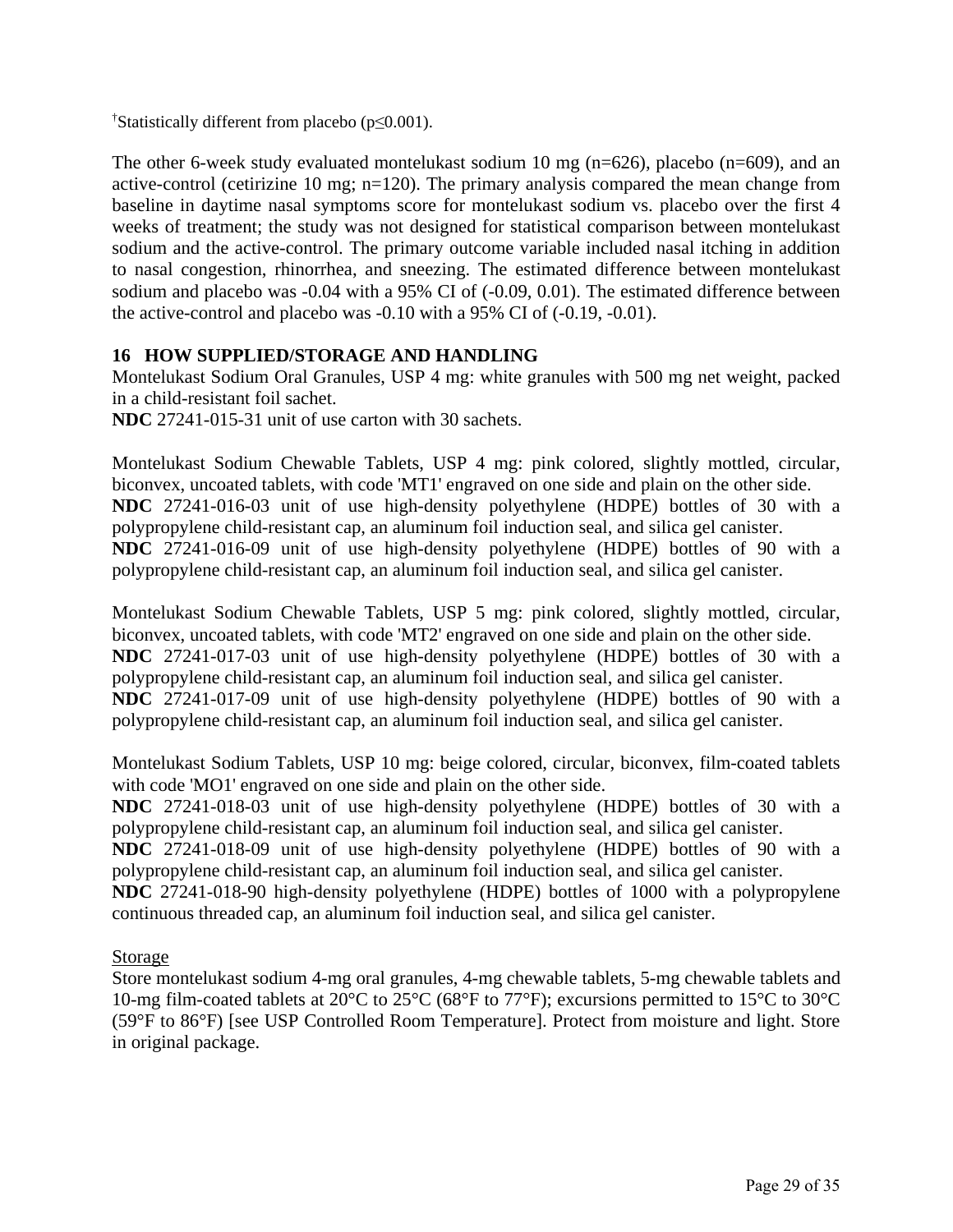# <span id="page-29-0"></span>**17 PATIENT COUNSELING INFORMATION**

For the tablets and chewable tablets, advise the patient and/or caregiver to read the FDAapproved patient labeling ([Medication Guide\).](#page-30-2) 

For the oral granules, advise the patient and/or caregiver to read the FDA-approved patient labeling ([Medication Guide](#page-30-1) and [Instructions for Use\)](#page-34-0).

- Advise patients about the potential risk for serious neuropsychiatric symptoms and behavioral changes with montelukast sodium use *[see Warnings and Precautions [\(5.1\)\].](#page-5-2)*
- Discuss the benefits and risks of montelukast sodium with patients when prescribing or continuing treatment with montelukast sodium *[see Warnings and Precautions [\(5.1\)\]](#page-5-2).*
- Advise patients to monitor for changes in behavior or neuropsychiatric symptoms in patients taking montelukast sodium *[see Warnings and Precautions [\(5.1\)\]](#page-5-2).*
- Instruct patients to discontinue montelukast sodium and contact a healthcare provider immediately if changes in behavior or thinking that are not typical for the patient occur, or if the patient develops suicidal ideation or suicidal behavior *[see Warnings and Precautions [\(5.1\)\]](#page-5-2).*
- Advise patients to take montelukast sodium daily as prescribed, even when they are asymptomatic, as well as during periods of worsening asthma, and to contact their physicians if their asthma is not well controlled.
- Advise patients that oral montelukast sodium is not for the treatment of acute asthma attacks. They should have appropriate short-acting inhaled β-agonist medication available to treat asthma exacerbations. Patients who have exacerbations of asthma after exercise should be instructed to have available for rescue a short-acting inhaled β-agonist. Daily administration of montelukast sodium for the chronic treatment of asthma has not been established to prevent acute episodes of EIB *[see Warnings and Precautions [\(5.2\)\]](#page-6-1).*
- Advise patients to seek medical attention if short-acting inhaled bronchodilators are needed more often than usual, or if more than the maximum number of inhalations of short-acting bronchodilator treatment prescribed for a 24-hour period are needed.
- Instruct patients to continue other anti-asthma medications as prescribed unless instructed by a physician.
- Instruct patients with known aspirin sensitivity to continue avoidance of aspirin or nonsteroidal anti-inflammatory agents while taking montelukast sodium *[see Warnings and Precautions [\(5.4\)\]](#page-6-3).*
- Inform phenylketonuric patients that the 4-mg and 5-mg chewable tablets contain phenylalanine (a component of aspartame) *[see Warnings and Precautions [\(5.6\)\]](#page-6-3).*

# Marketed by:

# **Ajanta Pharma USA Inc.**

Bridgewater, NJ 08807.

Made in India.

Revised: 03/2021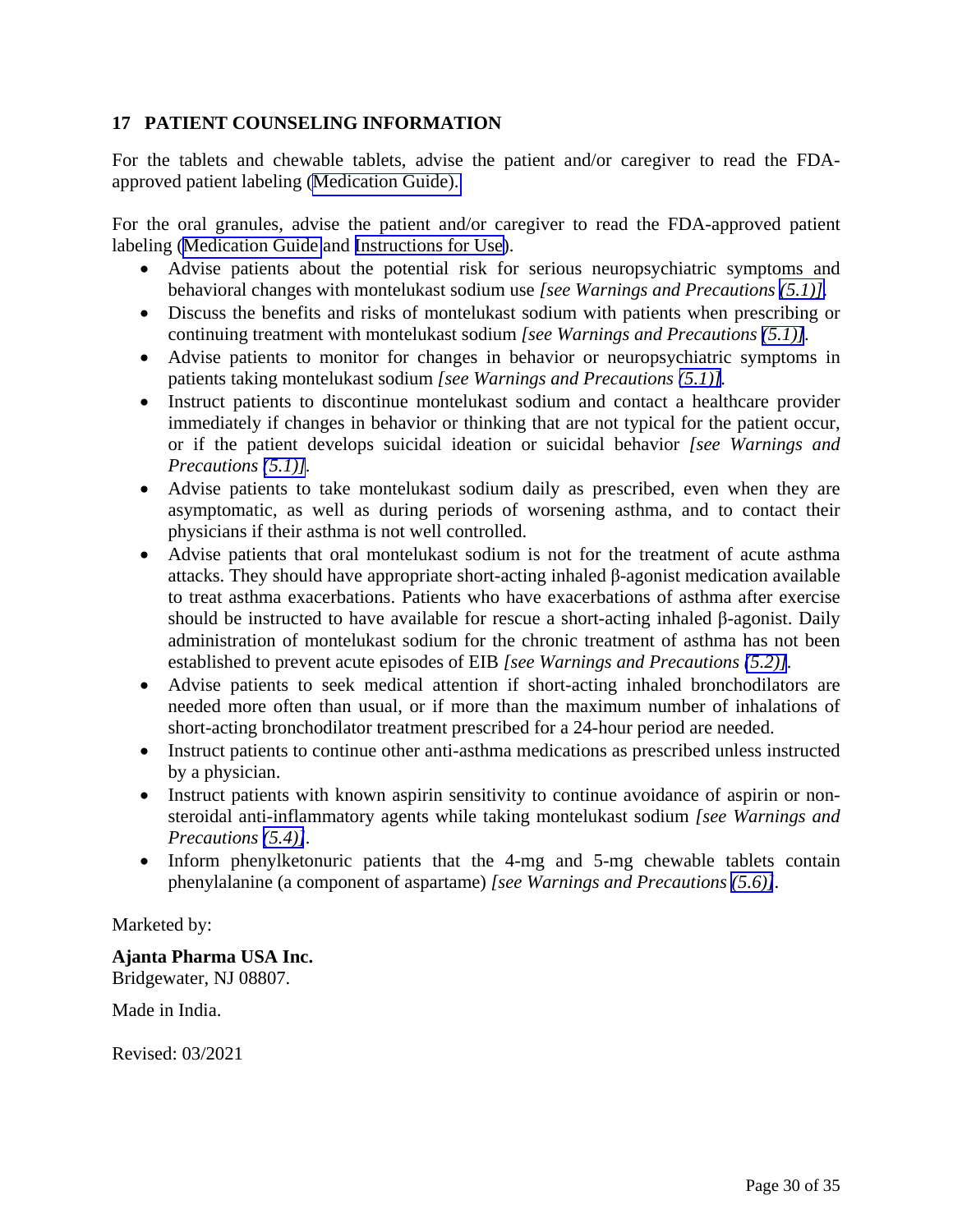#### <span id="page-30-2"></span><span id="page-30-1"></span><span id="page-30-0"></span>**MEDICATION GUIDE Montelukast Sodium (mon te loo' kast soe' dee um) Tablets Chewable Tablets Oral Granules What is the most important information I should know about montelukast sodium? Serious mental health problems have happened in people taking montelukast sodium** or even after treatment has stopped. This can happen in people with or without a history of mental health problems. Stop taking montelukast sodium and tell your healthcare provider right away if you or your child have any unusual changes in behavior or thinking, including any of these symptoms: • agitation, including aggressive • hallucinations (seeing or hearing behavior or hostility things that are not really there) • suicidal thoughts and actions (including suicide) • attention problems • memory problems • tremor • bad or vivid dreams • obsessive-compulsive symptoms • trouble sleeping • depression • restlessness • uncontrolled muscle movements • disorientation (confusion) • sleep walking • feeling anxious • stuttering

• irritability

# **What is montelukast sodium?**

Montelukast sodium is a prescription medicine that blocks substances in the body called leukotrienes. This may help to improve symptoms of asthma and inflammation of the lining of the nose (allergic rhinitis). Montelukast sodium does not contain a steroid.

Montelukast sodium is used to:

**1.** Prevent asthma attacks and for the long-term treatment of asthma in adults and children ages 12 months and older.

**Do not take montelukast sodium if you need relief right away for a sudden asthma attack.** If you have an asthma attack, you should follow the instructions your healthcare provider gave you for treating asthma attacks.

- **2.** Prevent exercise-induced asthma in people 6 years of age and older.
- **3.** Help control the symptoms of allergic rhinitis such as sneezing, stuffy nose, runny nose, and itching of the nose. Montelukast sodium is used to treat the following in people who have already taken other medicines that did not work well enough or in people who could not tolerate other medicines:
	- outdoor allergies that happen part of the year (seasonal allergic rhinitis) in adults and children ages 2 years and older, **and**
	- indoor allergies that happen all year (perennial allergic rhinitis) in adults and children ages 6 months and older.

**Do not** take montelukast sodium if you are allergic to any of its ingredients. See the end of this Medication Guide for a complete [list of the ingredients](#page-32-0) in montelukast sodium.

**Before taking montelukast sodium, tell your healthcare provider about all your medical conditions, including if you:** 

- are allergic to aspirin.
- have phenylketonuria. Montelukast sodium chewable tablets contain aspartame, a source of phenylalanine.
- have or have had mental health problems.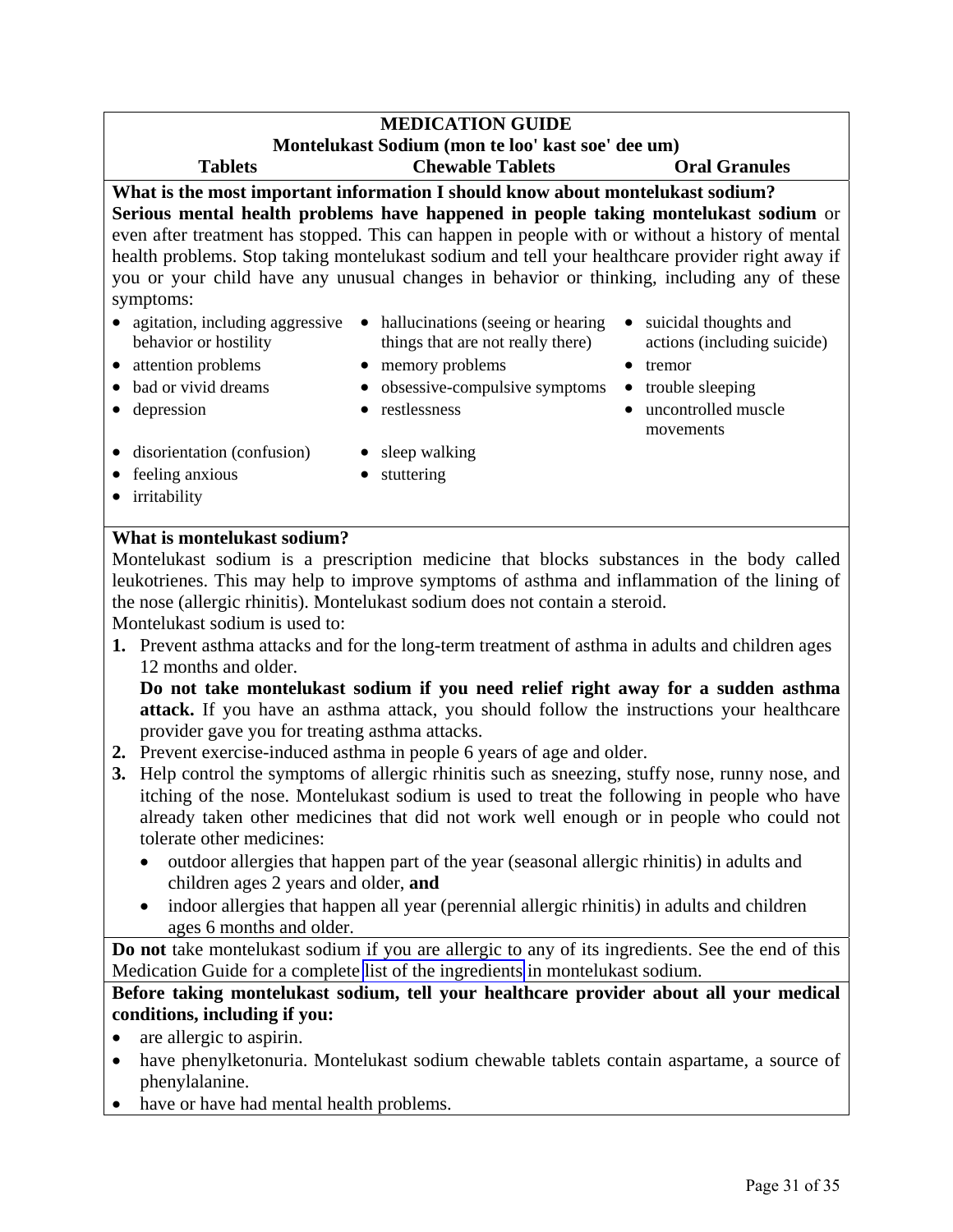- are pregnant or plan to become pregnant. Talk to your healthcare provider if you are pregnant or plan to become pregnant, as montelukast sodium may not be right for you.
- are breastfeeding or plan to breastfeed. It is not known if montelukast sodium passes into your breast milk. Talk to your healthcare provider about the best way to feed your baby while taking montelukast sodium.

Tell your healthcare provider about all the medicines you take, including prescription and over the counter medicines, vitamins, and herbal supplements. Some medicines may affect how montelukast sodium works, or montelukast sodium may affect how your other medicines work.

#### **How should I take montelukast sodium?**

For **anyone** who takes montelukast sodium:

- Read the detailed **Instructions for Use** that comes with montelukast sodium oral granules.
- Take montelukast sodium exactly as prescribed by your healthcare provider. Your healthcare provider will tell you how much montelukast sodium to take, and **when to take it.**
- Stop taking montelukast sodium and tell your healthcare provider right away if you or your child have any unusual changes in behavior or thinking.
- You can take montelukast sodium with food or without food. See the section "**How can I give montelukast sodium oral granules to my child?**" in the **Instructions for Use** for information about what foods and liquids can be taken with montelukast sodium oral granules.
- **If you or your child misses a dose of montelukast sodium, just take the next dose at your regular time.** Do not take 2 doses at the same time.
- If you take too much montelukast sodium, call your healthcare provider right away.

#### **For adults and children 12 months of age and older with asthma:**

- Take montelukast sodium 1 time each day, in the evening. Continue to take montelukast sodium every day for as long as your healthcare provider prescribes it, even if you have no asthma symptoms.
- Tell your healthcare provider right away if your asthma symptoms get worse, or if you need to use your rescue inhaler medicine more often for asthma attacks.
- Always have your rescue inhaler medicine with you for asthma attacks.
- Continue to take your other asthma medicines as prescribed unless your healthcare provider tells you to change how you take these medicines.

## **For people 6 years of age and older for the prevention of exercise-induced asthma:**

- Take montelukast sodium at least 2 hours before exercise.
- Always have your rescue inhaler medicine with you for asthma attacks.
- If you take montelukast sodium every day for chronic asthma or allergic rhinitis, do not take another dose to prevent exercise-induced asthma. Talk to your healthcare provider about your treatment for exercise-induced asthma.
- **Do not take 2 doses of montelukast sodium tablets or chewable tablets within 24 hours (1 day).**

## **For anyone 2 years of age and older with seasonal allergic rhinitis, or for anyone 6 months of age and older with perennial allergic rhinitis:**

Take montelukast sodium 1 time each day, at about the same time each day.

## **What should I avoid while taking montelukast sodium?**

If you have asthma and aspirin makes your asthma symptoms worse, continue to avoid taking aspirin or other medicines called non-steroidal anti-inflammatory drugs (NSAIDs) while taking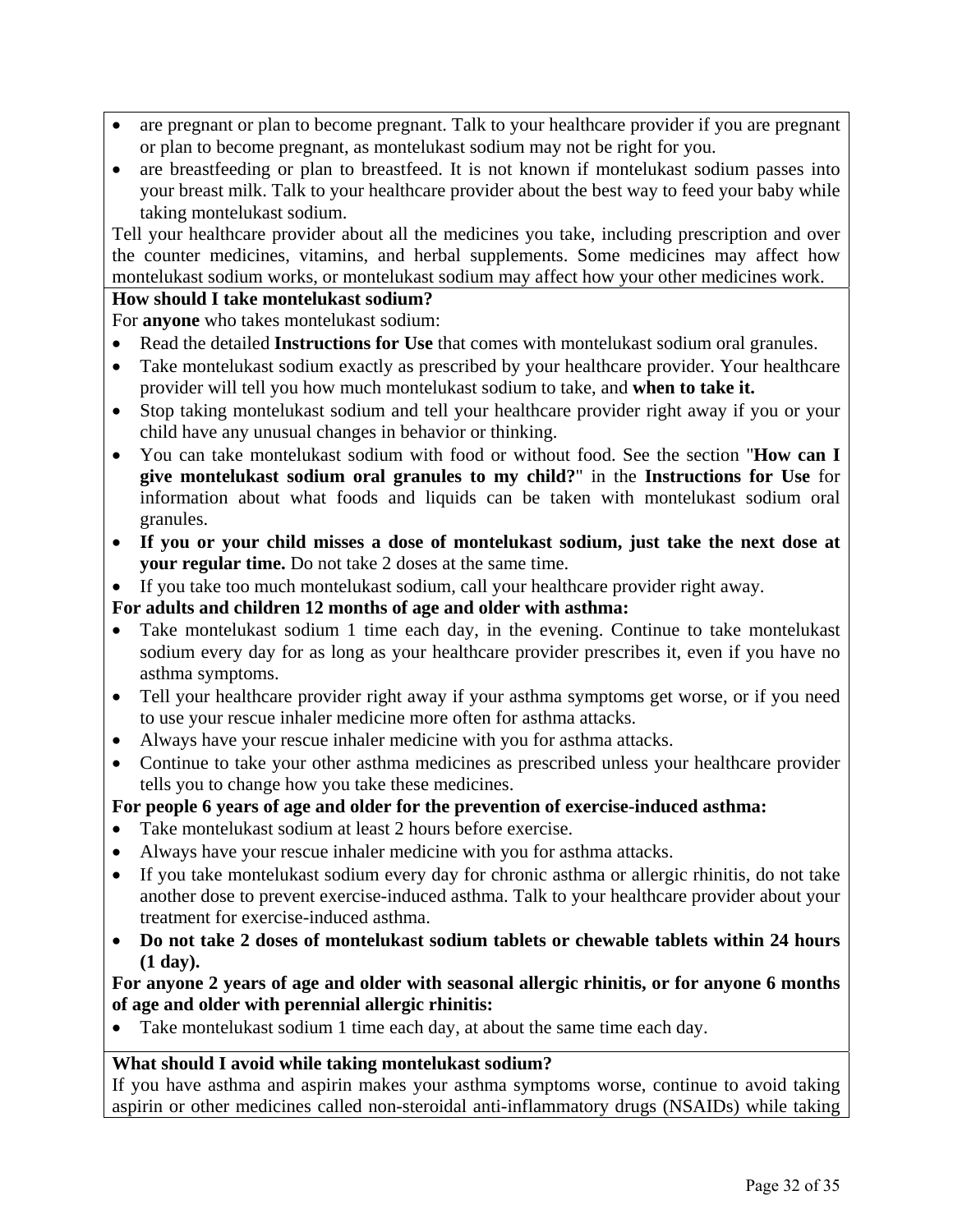<span id="page-32-0"></span>montelukast sodium.

**What are the possible side effects of montelukast sodium?** 

**Montelukast sodium may cause serious side effects, including:** 

- See **"What is the most important information I should know about montelukast sodium?"**
- **Increase in certain white blood cells (eosinophils) and possible inflamed blood vessels throughout the body (systemic vasculitis).** Rarely, this can happen in people with asthma who take montelukast sodium. This sometimes happens in people who also take a steroid medicine by mouth that is being stopped or the dose is being lowered.

## **Tell your healthcare provider right away if you get one or more of these symptoms:**

- o a feeling of pins and needles or o rash
- numbness of arms or legs
- o severe inflammation (pain and
- 
- o a flu-like illness swelling) of the sinuses (sinusitis)

# **The most common side effects with montelukast sodium include:**

- upper respiratory infection cough flu
- 
- 
- 
- fever stomach pain runny nose
- headache diarrhea sinus infection
- sore throat earache or ear infection

These are not all the possible side effects of montelukast sodium. Call your doctor for medical advice about side effects. You may report side effects to FDA at 1-800-FDA-1088.

# **How should I store montelukast sodium?**

- Montelukast sodium tablets, chewable tablets and granules come in a child-resistant package.
- Store montelukast sodium at room temperature between  $68^{\circ}$ F to  $77^{\circ}$ F (20 $^{\circ}$ C to 25 $^{\circ}$ C).
- Keep montelukast sodium in the package it comes in.
- Keep montelukast sodium in a dry place and keep it away from light.
- **Keep montelukast sodium and all medicines out of reach of children.**

# **General Information about the safe and effective use of montelukast sodium.**

Medicines are sometimes prescribed for purposes other than those listed in a Medication Guide. Do not use montelukast sodium tablets, chewable tablets or oral granules for a condition for which it was not prescribed. Do not give montelukast sodium tablets, chewable tablets or oral granules to other people even if they have the same symptoms you have. It may harm them. You can ask your pharmacist or healthcare provider for information about montelukast sodium

tablets, chewable tablets and oral granules that is written for health professionals.

# **What are the ingredients in montelukast sodium?**

**Active ingredient:** montelukast sodium

# **Inactive ingredients:**

- **4-mg oral granules:** mannitol, hydroxypropyl cellulose, and magnesium stearate.
- **4-mg and 5-mg chewable tablets:** mannitol, microcrystalline cellulose, hydroxypropyl cellulose, ferric oxide red, croscarmellose sodium, cherry flavor, aspartame, and magnesium stearate.
- People with Phenylketonuria: **Montelukast sodium 4-mg chewable tablets** contain 0.449 mg of phenylalanine and **montelukast sodium 5-mg chewable tablets** contain 0.561 mg of phenylalanine.
- **10-mg tablet**: microcrystalline cellulose, lactose monohydrate, croscarmellose sodium, hydroxypropyl cellulose, and magnesium stearate. The film coating contains: hydroxypropyl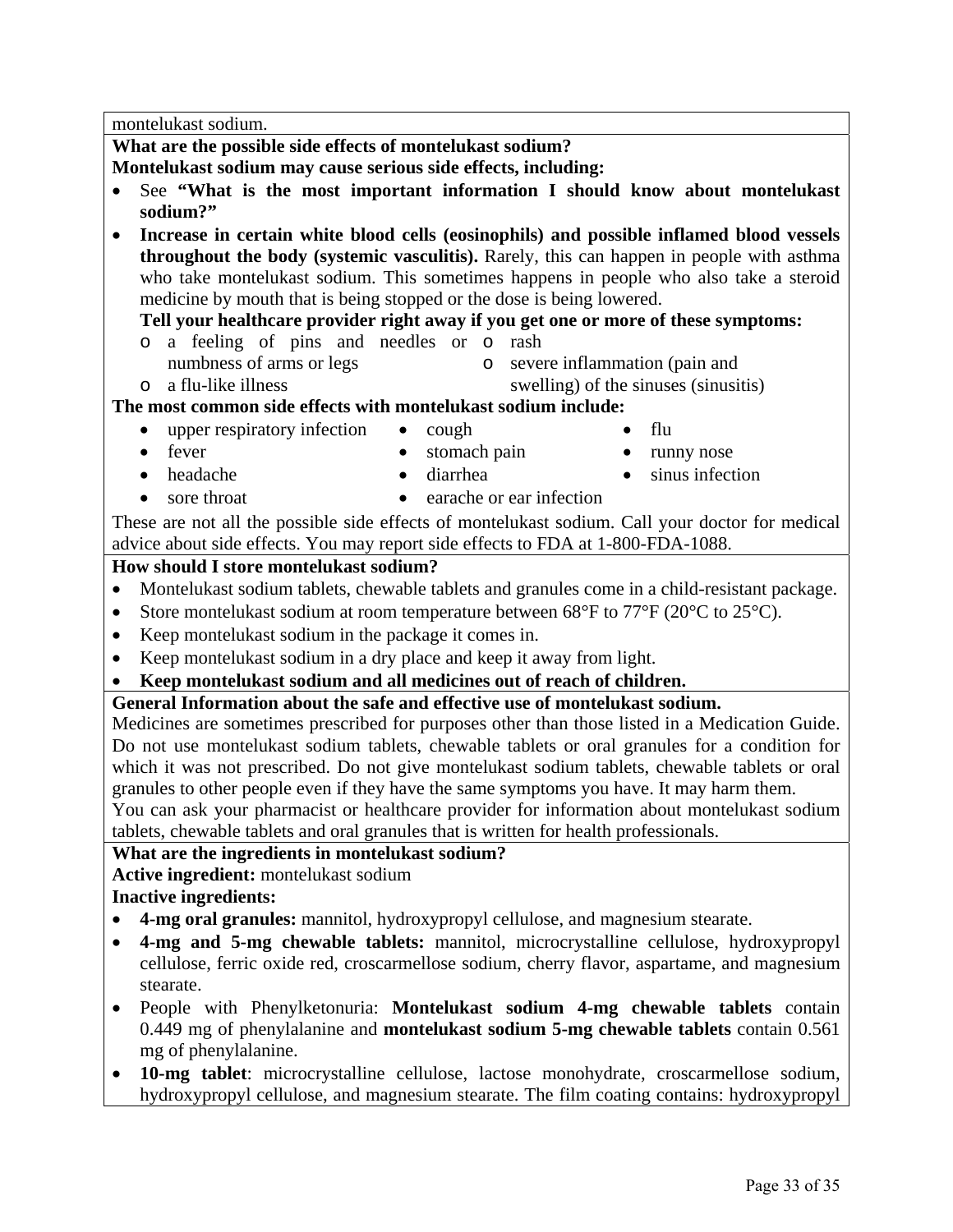methylcellulose, hydroxypropyl cellulose, titanium dioxide, ferric oxide red, and ferric oxide yellow.

Marketed by:

**Ajanta Pharma USA Inc.**  Bridgewater, NJ 08807.

Made in India.

This Medication Guide has been approved by the U.S. Food and Drug Administration Revised: 03/2021